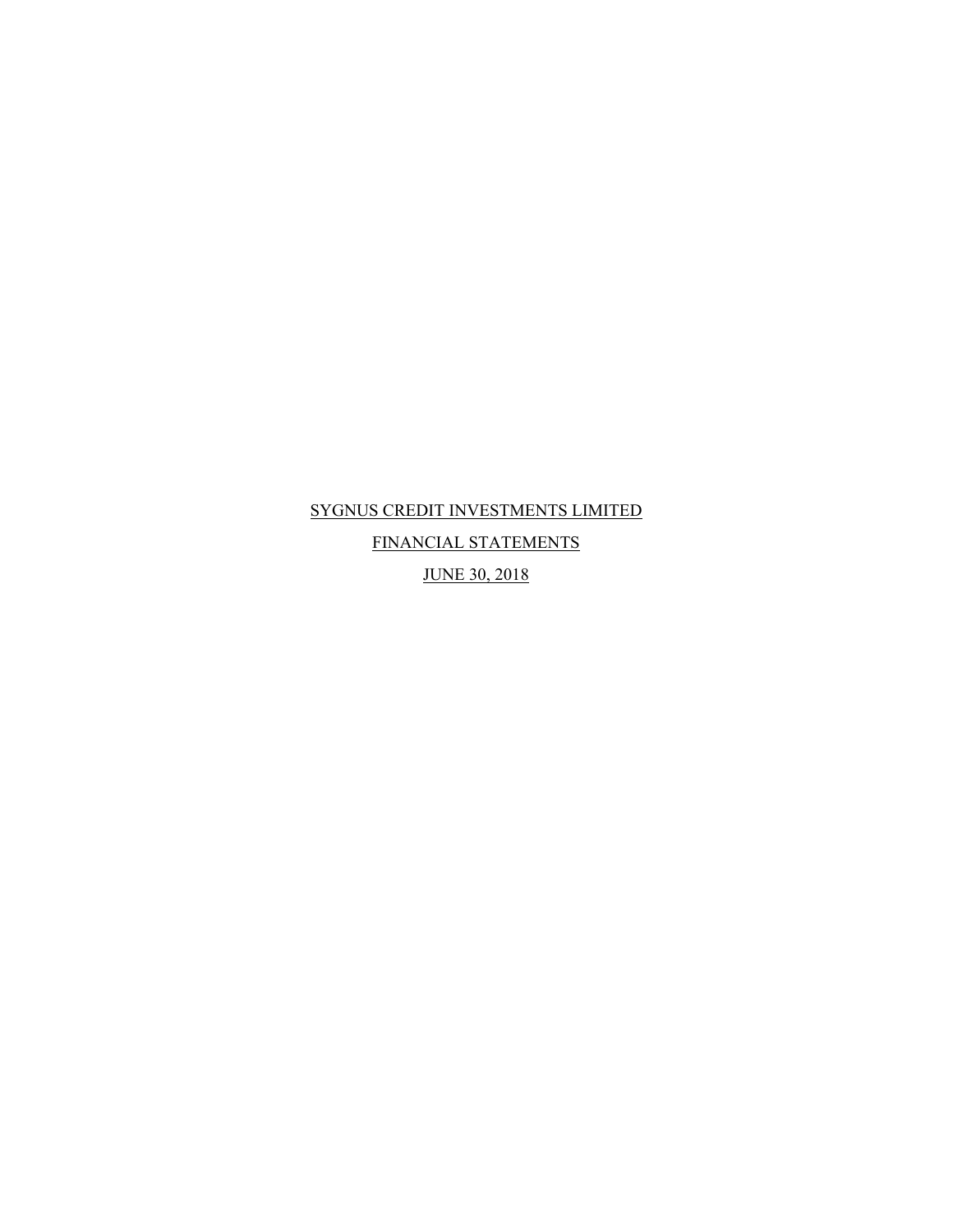

# **KPMG**

204 Johnsons Centre No. 2 Bella Rosa Road Gros-Islet Saint Lucia Telephone: (758) 453 2298 Email: ecinfo@kpmg.lc

INDEPENDENT AUDITORS' REPORT

To the Members of SYGNUS CREDIT INVESTMENTS LIMITED

# **Report on the Audit of the Financial Statements**

# *Opinion*

We have audited the financial statements of Sygnus Credit Investments Limited ("the Company"), set out on pages 8 to 36, which comprise the statement of financial position as at June 30, 2018, the statements of profit or loss and other comprehensive income, changes in equity and cash flows for the year then ended, and notes, comprising significant accounting policies and other explanatory information.

In our opinion, the accompanying financial statements present fairly, in all material respects, the financial position of the Company as at June 30, 2018, and its financial performance and its cash flows for the year then ended in accordance with International Financial Reporting Standards (IFRS).

# *Basis for Opinion*

We conducted our audit in accordance with International Standards on Auditing (ISAs). Our responsibilities under those standards are further described in the *Auditors' Responsibilities for the Audit of the Financial Statements* section of our report. We are independent of the Company in accordance with the International Ethics Standards Board for Accountants Code of Ethics for Professional Accountants (IESBA Code) together with the ethical requirements that are relevant to our audit of the financial statements in Saint Lucia, and we have fulfilled our other ethical responsibilities in accordance with these requirements and the IESBA Code. We believe that the audit evidence we have obtained is sufficient and appropriate to provide a basis for our opinion.

KPMG, a Barbados and Eastern Caribbean partnership, registered in Barbados, Antigua and Barbuda, Saint Lucia and St. Vincent and the Grenadines, and a member firm of the KPMG network of independent member firms affiliated with KPMG International Cooperative ("KPMG International"), a Swiss entity. All rights reserved.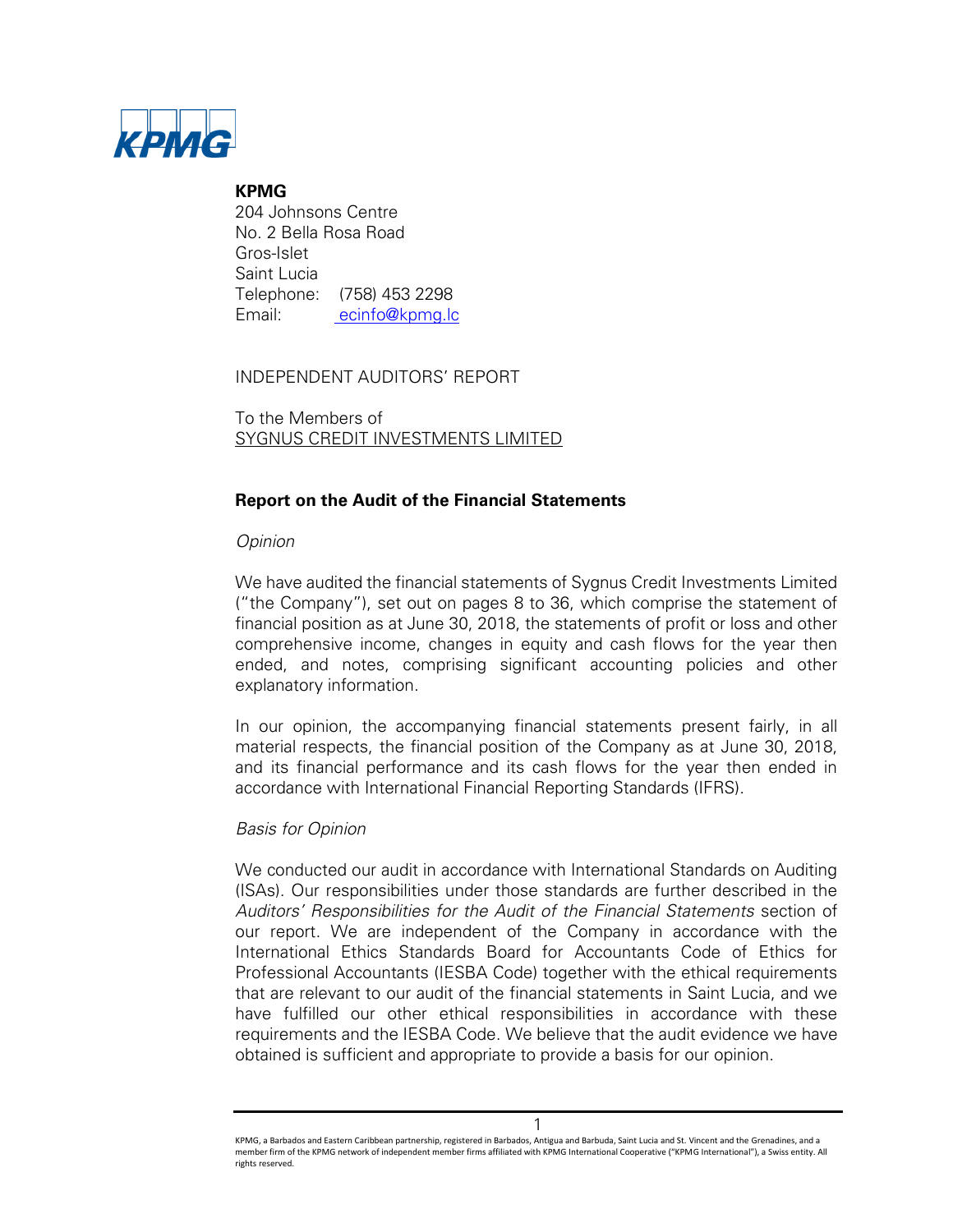

# To the Members of SYGNUS CREDIT INVESTMENTS LIMITED

# *Key Audit Matters*

Key audit matters are those matters that, in our professional judgement, were of most significance in our audit of the financial statements of the current period. These matters were addressed in the context of our audit of the financial statements as a whole, and in forming our opinion thereon, and we do not provide a separate opinion on these matters.

# **1. Valuation and classification of investments**

| The key audit matter                                                                                                                                                                                                                                                                                                                                                                                                                                                                                                                                                                                                                                                                     | How the matter was addressed in our<br>audit                                                                                                                                                                                                                                                                                                                                                                                                                                                                                                                                                                                                                                                                                                                                                                                                                                                                                   |
|------------------------------------------------------------------------------------------------------------------------------------------------------------------------------------------------------------------------------------------------------------------------------------------------------------------------------------------------------------------------------------------------------------------------------------------------------------------------------------------------------------------------------------------------------------------------------------------------------------------------------------------------------------------------------------------|--------------------------------------------------------------------------------------------------------------------------------------------------------------------------------------------------------------------------------------------------------------------------------------------------------------------------------------------------------------------------------------------------------------------------------------------------------------------------------------------------------------------------------------------------------------------------------------------------------------------------------------------------------------------------------------------------------------------------------------------------------------------------------------------------------------------------------------------------------------------------------------------------------------------------------|
| The valuation and classification<br>of the Company's investments<br>has been identified as a key<br>audit matter given that the<br>valuation includes significant<br>assumptions and judgments<br>about the performance of the<br>underlying portfolio companies,<br>over the tenure of the<br>investments.<br>Furthermore, the valuation<br>methodology relies on<br>unobservable inputs which have<br>a significant impact on the<br>resulting value of the<br>investments.<br>These judgements and<br>assumptions could result in<br>estimated fair values that are<br>materially different from actual<br>transaction values.<br>Isee notes 9 and 18 to the<br>financial statements] | Our procedures in this area included the<br>following:<br>Assessing and testing the design<br>and operating effectiveness of the<br>Company's controls over the<br>determination and computation of<br>fair values.<br>Challenging the reasonableness of<br>prices/fair values by comparing to<br>independent third party information.<br>Involving our own valuation<br>specialists to assess the<br>reasonableness of the valuation<br>methodologies employed and the<br>fair value conclusions. We<br>considered the provisions of IFRS 13<br>Fair Value Measurement and<br>reviewed the sources of data and<br>underlying assumptions utilised to<br>value the underlying investments<br>Assessing the adequacy of the<br>disclosures, including the degree of<br>estimation involved in determining<br>fair values.<br>Evaluating the appropriateness of<br>classification of investment<br>components in accordance with |
|                                                                                                                                                                                                                                                                                                                                                                                                                                                                                                                                                                                                                                                                                          | IFRS.                                                                                                                                                                                                                                                                                                                                                                                                                                                                                                                                                                                                                                                                                                                                                                                                                                                                                                                          |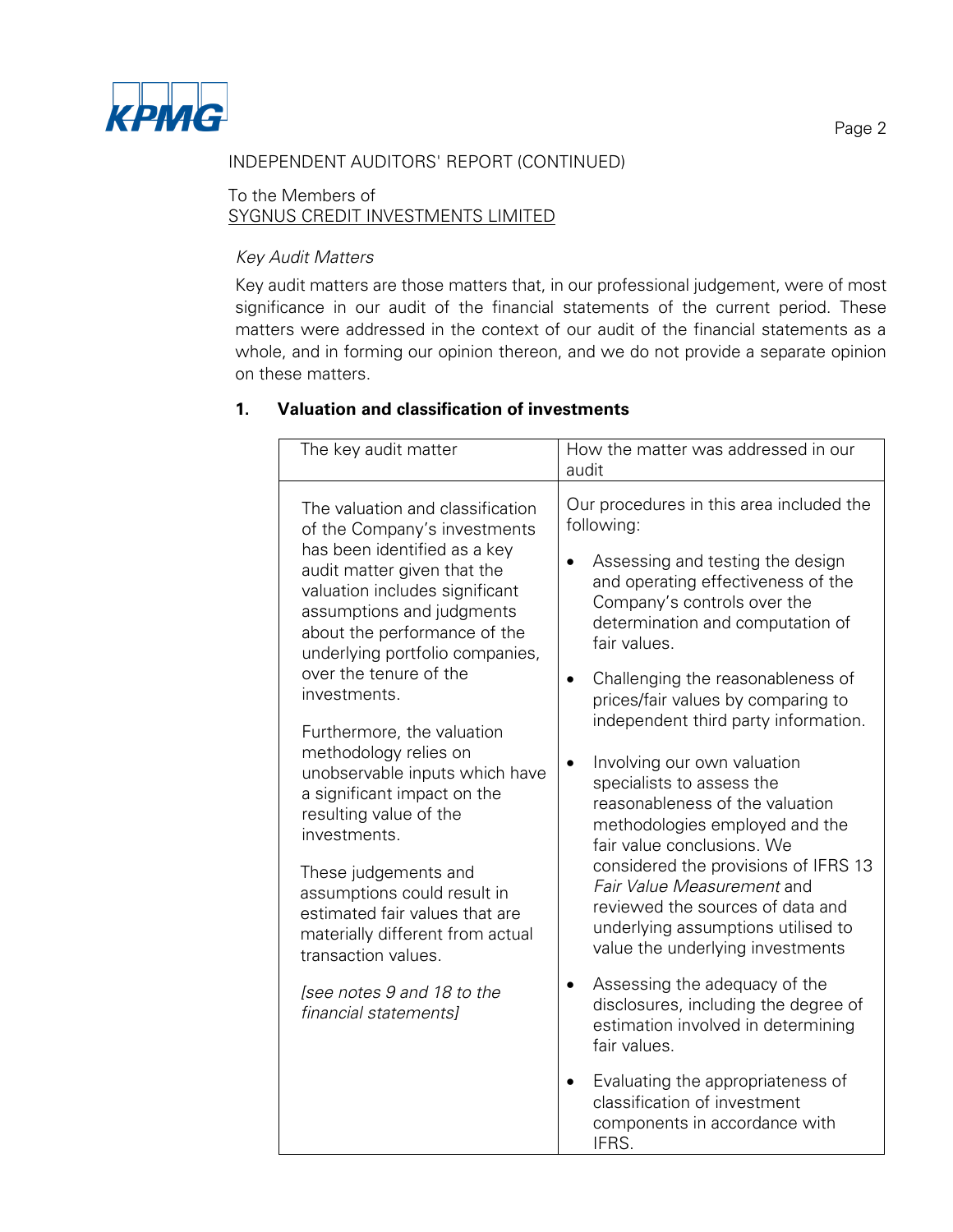

# To the Members of SYGNUS CREDIT INVESTMENTS LIMITED

# *Key Audit Matters (continued)*

# **2. Issue of ordinary shares to the public**

| The key audit matter                                                                                                                                                                                                                                                                                                                    | How the matter was addressed in<br>our audit                                                                                                                                                                                                                                       |
|-----------------------------------------------------------------------------------------------------------------------------------------------------------------------------------------------------------------------------------------------------------------------------------------------------------------------------------------|------------------------------------------------------------------------------------------------------------------------------------------------------------------------------------------------------------------------------------------------------------------------------------|
| Company was listed on<br>The<br>the<br>Jamaica Stock Exchange on June 18,<br>2018, after 54.51% of its shares were<br>issued to the public at J\$13.72 for the<br>JMD class shares and US\$0.11 for the<br>USD class shares.<br>Existing shareholders purchased JMD<br>class shares for J\$13.10 and USD class<br>shares for US\$0.105. | Our procedures in this area included<br>the following:<br>Examining the analysis of the<br>relevant costs incurred in the<br>transaction and assessing their<br>qualification as direct costs based<br>on the requirements of IAS 32<br>Financial<br>Instruments:<br>Presentation. |
| The accounting for this transaction is<br>considered a key audit matter as<br>judgement is required in determining<br>the qualifying costs which relate solely<br>to the issue of the shares, which are<br>accounted for directly within equity.<br>[see note 12 to the financial statements]                                           | Verifying a sample<br>оf<br>the<br>$\bullet$<br>qualifying costs to supporting<br>invoices and other relevant<br>documentation.<br>Assessing the adequacy of the<br>٠<br>disclosures in respect of the<br>share issue and the related<br>transaction costs.                        |

# *Other Information*

Management is responsible for the other information. The other information comprises the information included in the annual report but does not include the financial statements and our auditors' report thereon. The annual report is expected to be made available to us after the date of this auditors' report.

Our opinion on the financial statements does not cover the other information and we will not express any form of assurance conclusion thereon.

In connection with our audit of the financial statements, our responsibility is to read the other information identified above when it becomes available and, in doing so, consider whether the other information is materially inconsistent with the financial statements or our knowledge obtained in the audit, or otherwise appears to be materially misstated.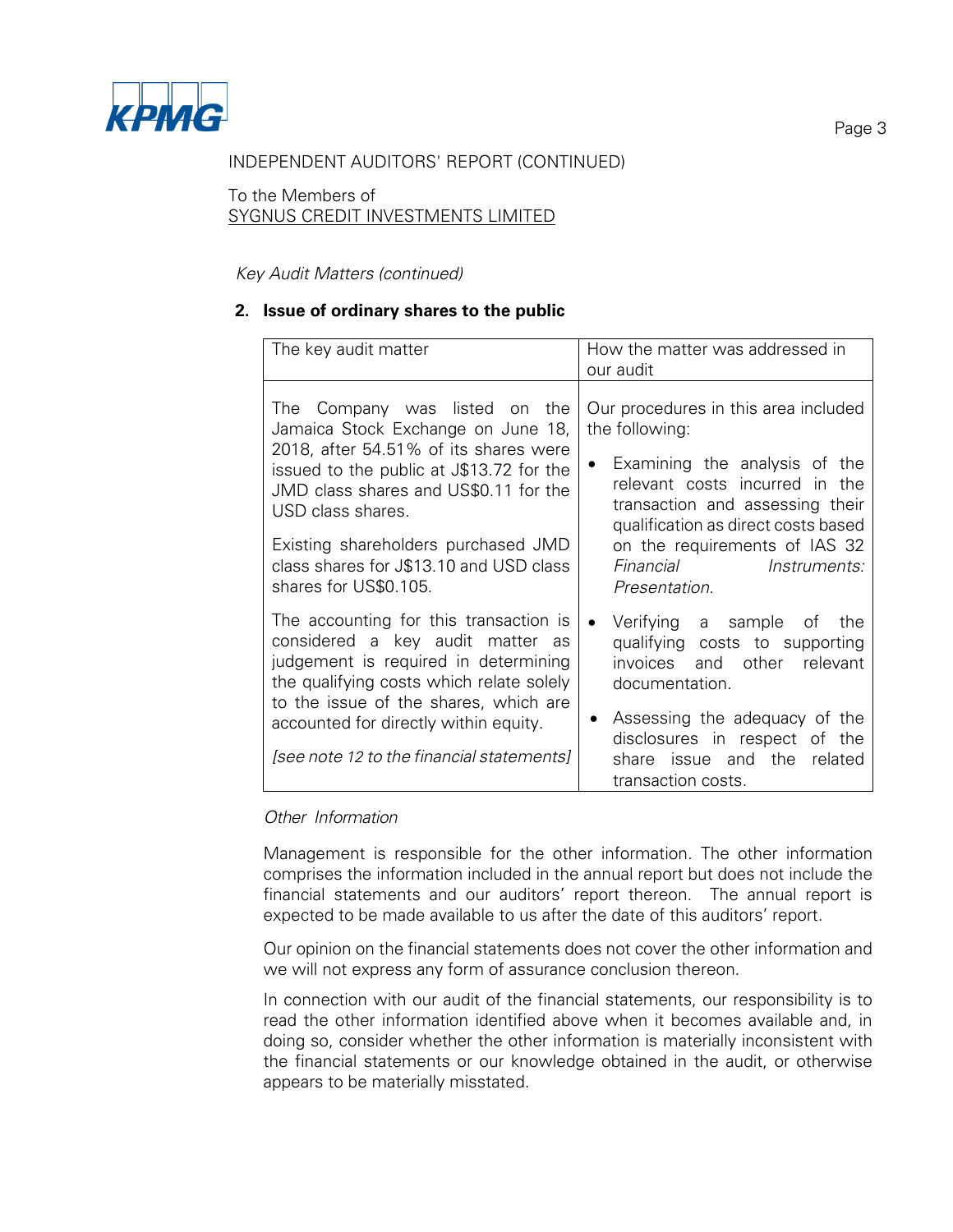

# To the Members of SYGNUS CREDIT INVESTMENTS LIMITED

# *Other Information (continued)*

When we read the annual report, if we conclude that there is a material misstatement therein, we are required to communicate the matter to those charged with governance.

# *Responsibilities of Management and Those Charged with Governance for the Financial Statements*

Management is responsible for the preparation and fair presentation of the financial statements in accordance with IFRS, and for such internal control as management determines is necessary to enable the preparation of financial statements that are free from material misstatement, whether due to fraud or error.

In preparing the financial statements, management is responsible for assessing the Company's ability to continue as a going concern, disclosing, as applicable, matters related to going concern and using the going concern basis of accounting unless management either intends to liquidate the Company or to cease operations, or has no realistic alternative but to do so.

Those charged with governance are responsible for overseeing the Company's financial reporting process.

# Auditors' Responsibilities for the Audit of the Financial Statements

Our objectives are to obtain reasonable assurance about whether the financial statements as a whole are free from material misstatement, whether due to fraud or error, and to issue an auditors' report that includes our opinion. Reasonable assurance is a high level of assurance, but is not a guarantee that an audit conducted in accordance with ISAs will always detect a material misstatement when it exists. Misstatements can arise from fraud or error and are considered material if, individually or in the aggregate, they could reasonably be expected to influence the economic decisions of users taken on the basis of these financial statements.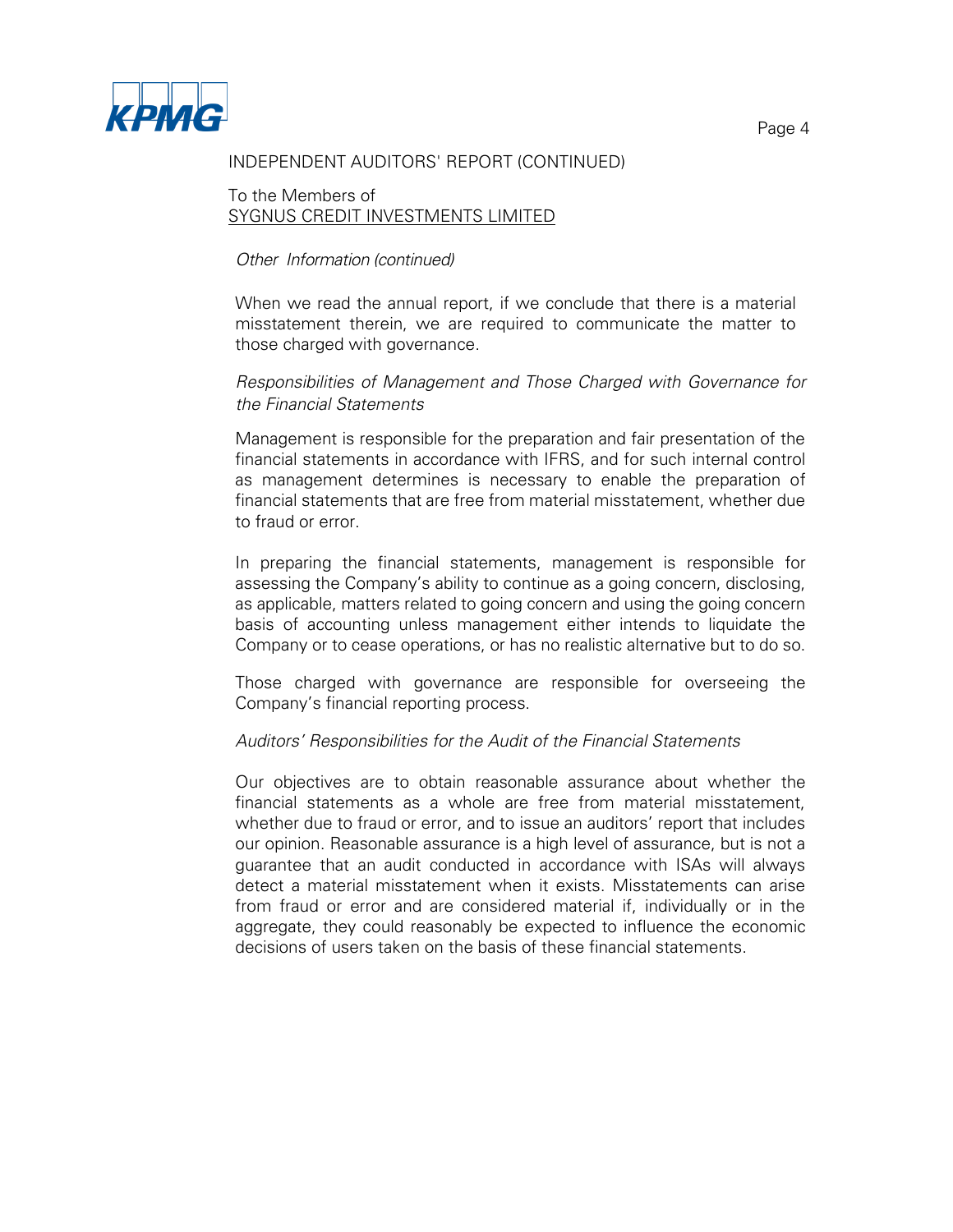

Page 5

# INDEPENDENT AUDITORS' REPORT (CONTINUED)

To the Members of SYGNUS CREDIT INVESTMENTS LIMITED

Auditors' *Responsibilities for the Audit of the Financial Statements (continued)*

A further description of our responsibilities for the audit of the financial statements is included in the Appendix to this auditors' report. This description, which is located at pages 6-7, forms part of our auditors' report.

The engagement partner on the audit resulting in this independent auditors' report is Lisa Brathwaite.

KAMG

Chartered Accountants Saint Lucia

August 29, 2018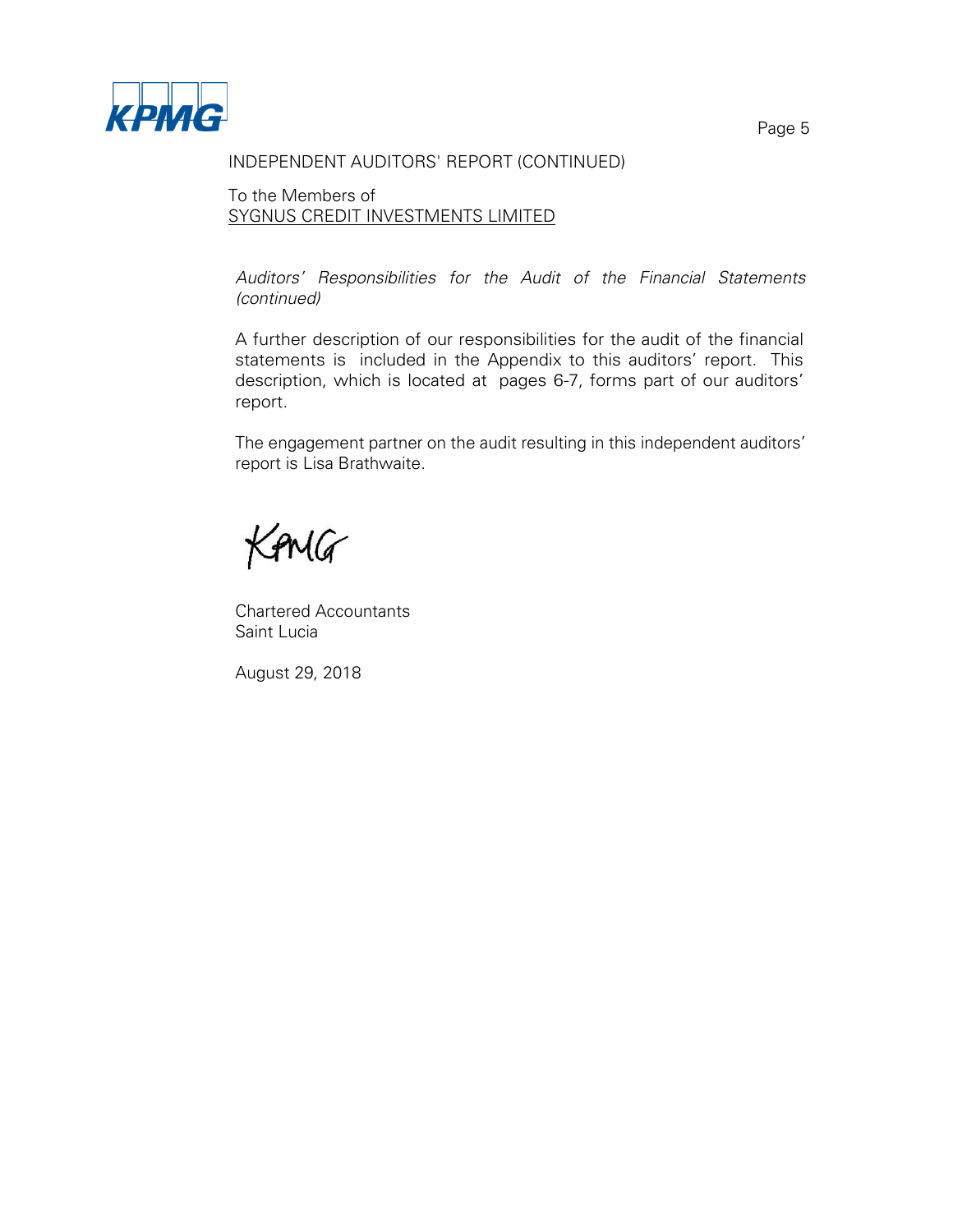

To the Members of SYGNUS CREDIT INVESTMENTS LIMITED

# **Appendix to the Independent Auditors' report**

As part of an audit in accordance with ISAs, we exercise professional judgement and maintain professional skepticism throughout the audit. We also:

- Identify and assess the risks of material misstatement of the financial statements, whether due to fraud or error, design and perform audit procedures responsive to those risks, and obtain audit evidence that is sufficient and appropriate to provide a basis for our opinion. The risk of not detecting a material misstatement resulting from fraud is higher than for one resulting from error, as fraud may involve collusion, forgery, intentional omissions, misrepresentations or the override of internal control.
- Obtain an understanding of internal control relevant to the audit in order to design audit procedures that are appropriate in the circumstances, but not for the purpose of expressing an opinion on the effectiveness of the Company's internal control.
- Evaluate the appropriateness of accounting policies used and the reasonableness of accounting estimates and related disclosures made by management.
- Conclude on the appropriateness of management's use of the going concern basis of accounting and, based on the audit evidence obtained, whether a material uncertainty exists related to events or conditions that may cast significant doubt on the Company's ability to continue as a going concern. If we conclude that a material uncertainty exists, we are required to draw attention in our auditors' report to the related disclosures in the financial statements or, if such disclosures are inadequate, to modify our opinion. Our conclusions are based on the audit evidence obtained up to the date of our auditors' report. However, future events or conditions may cause the Company to cease to continue as a going concern.
- Evaluate the overall presentation, structure and content of the financial statements, including the disclosures, and whether the financial statements represent the underlying transactions and events in a manner that achieves fair presentation.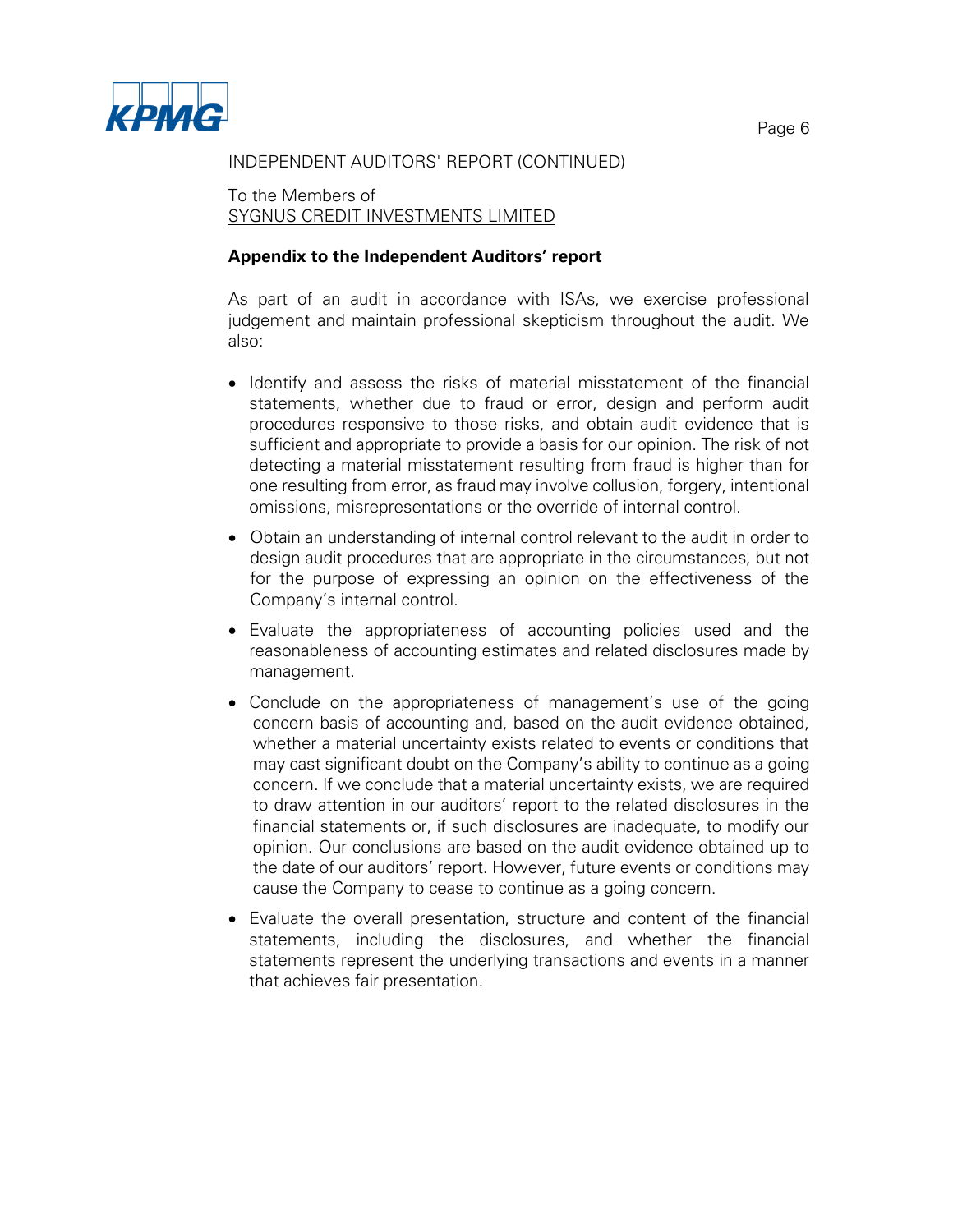

To the Members of SYGNUS CREDIT INVESTMENTS LIMITED

# **Appendix to the Independent Auditors' report (continued)**

We communicate with those charged with governance regarding, among other matters, the planned scope and timing of the audit and significant audit findings, including any significant deficiencies in internal control that we identify during our audit.

We also provide those charged with governance with a statement that we have complied with relevant ethical requirements regarding independence, and communicate with them all relationships and other matters that may reasonably be thought to bear on our independence, and where applicable, related safeguards.

From the matters communicated with those charged with governance, we determine those matters that were of most significance in the audit of the financial statements of the current period and are therefore the key audit matters. We describe these matters in our auditors' report unless law or regulation precludes public disclosure about the matters or when, in extremely rare circumstances, we determine that a matter should not be communicated in our report because the adverse consequences of doing so would reasonably be expected to outweigh the public interest benefits of such communication.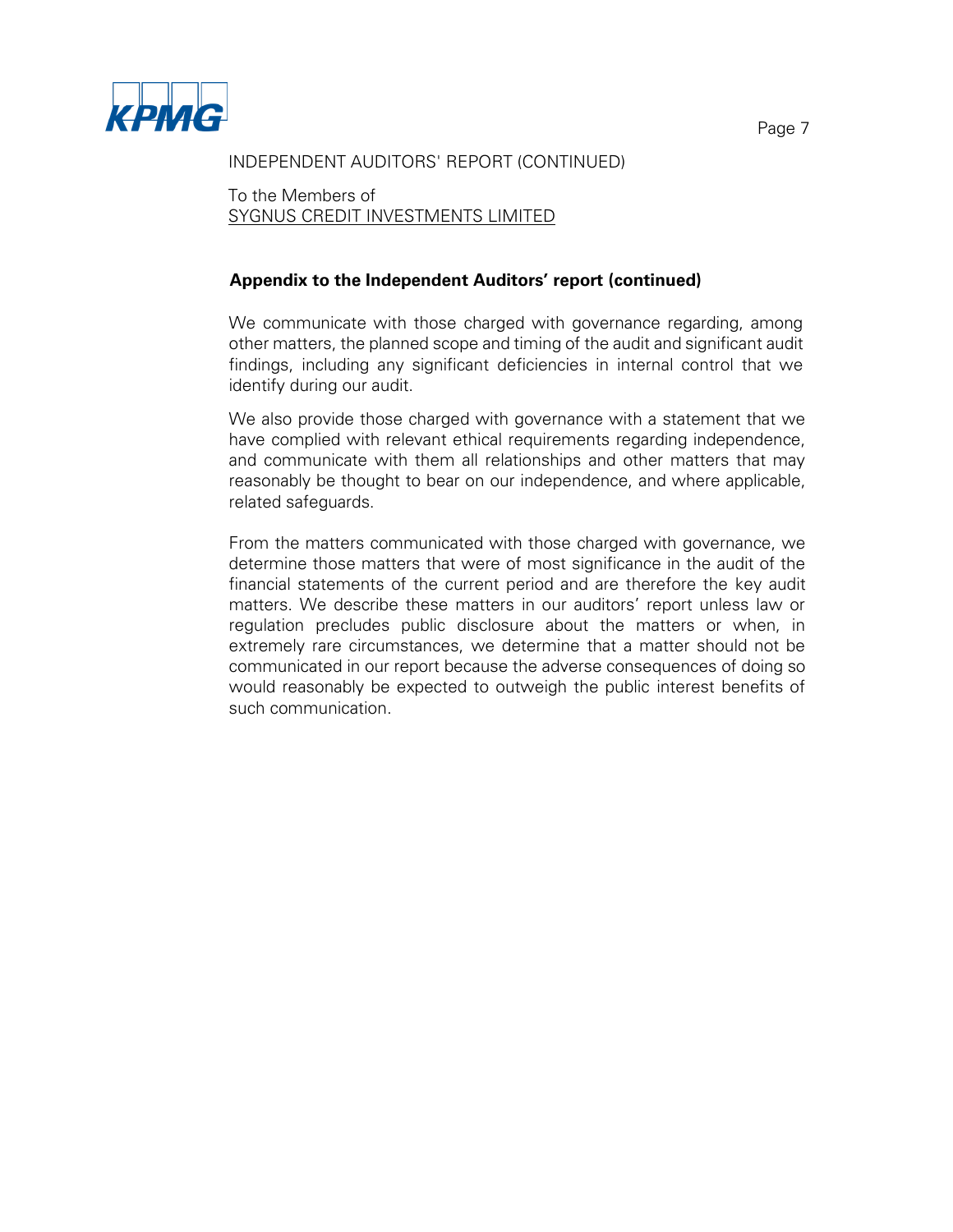Statement of Financial Position June 30, 2018 *(Expressed in United States dollars)*

|                                                   | <b>Notes</b> | 2018              |
|---------------------------------------------------|--------------|-------------------|
| <b>ASSETS</b>                                     |              |                   |
| Cash at bank                                      | 5            | 400,259           |
| Securities purchased under resale agreements      | 6            | 19,883,276        |
| Interest receivable                               |              | 229,494           |
| Other receivables                                 | 7            | 788,625           |
| Finance lease receivable                          | 8            | 498,960           |
| Investments                                       | 9            | 15,203,964        |
| <b>Total Assets</b>                               |              | \$37,004,578      |
| <b>LIABILITIES</b>                                |              |                   |
| Accounts payable and accrued liabilities          | 10           | 201,779           |
| Due to related companies                          | 11           | 183,876           |
| <b>Total Liabilities</b>                          |              | 385,655           |
| <b>SHAREHOLDERS' EQUITY</b>                       |              |                   |
| Share capital                                     | 12           | 35, 107, 673      |
| Fair value reserve                                | 13           | 87,503            |
| Retained earnings                                 |              | 1,423,747         |
| <b>Total Shareholders' Equity</b>                 |              | <u>36,618,923</u> |
| <b>Total Liabilities and Shareholders' Equity</b> |              | \$37,004,578      |

The financial statements on pages 8 to 36 were approved by the Board of Directors on August 29, 2018 and signed on its behalf by:

Dr. Ike Johnson

Director

Director Ms. Nakita Edwards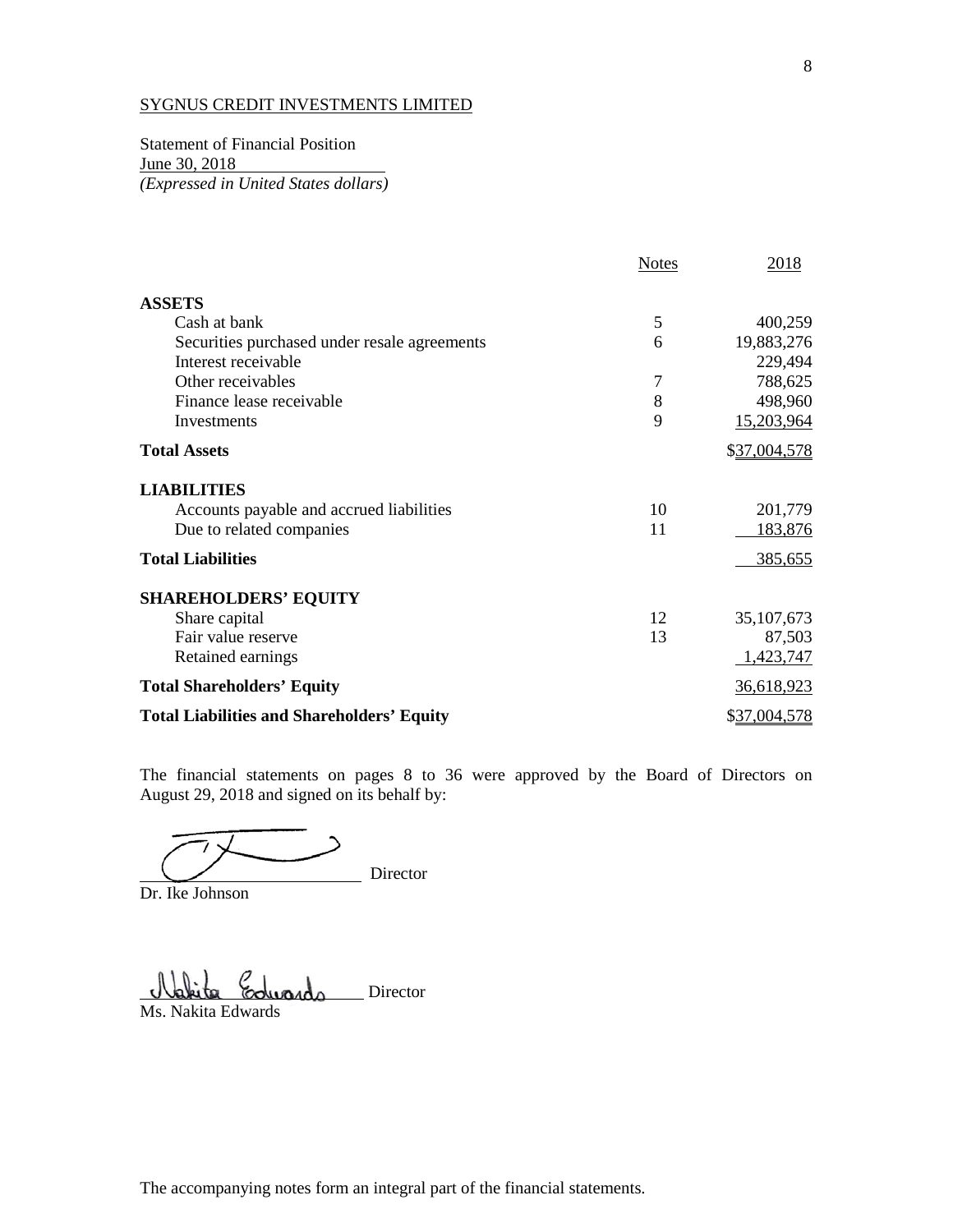Statement of Profit or Loss and Other Comprehensive Income Year ended June 30, 2018 *(Expressed in United States dollars)* 

|                                                                                                                              | <b>Notes</b> | 2018             |
|------------------------------------------------------------------------------------------------------------------------------|--------------|------------------|
| <b>Income</b>                                                                                                                |              |                  |
| Interest income                                                                                                              | 14           | 1,170,917        |
| Fair value gains                                                                                                             |              | 644,326          |
| Participation fees                                                                                                           | 15           | 23,413           |
|                                                                                                                              |              | 1,838,656        |
| <b>Expenses</b>                                                                                                              |              |                  |
| Accounting fees                                                                                                              |              | 20,833           |
| Advertising and promotion                                                                                                    |              | 5,343            |
| Audit fees and expenses                                                                                                      |              | 48,435           |
| <b>Bank</b> charges                                                                                                          |              | 3,098            |
| <b>Registration fees</b>                                                                                                     |              | 15,581           |
| Directors' fees and related expenses                                                                                         |              | 29,225           |
| Irrecoverable withholding tax                                                                                                |              | 25,317           |
| Other expenses                                                                                                               |              | 2,142            |
| Management fees                                                                                                              |              | 182,368          |
| Net foreign exchange loss                                                                                                    |              | 49,995           |
| Professional fees                                                                                                            |              | 32,572           |
|                                                                                                                              |              | 414,909          |
| <b>Profit for the year</b>                                                                                                   |              | 1,423,747        |
| Other comprehensive income                                                                                                   |              |                  |
| Items that are or may be subsequently reclassified to profit or loss:<br>Unrealised gains on available-for-sale investments, |              |                  |
| being total other comprehensive income                                                                                       | 13           | 87,503           |
| Total comprehensive income for the year                                                                                      |              | \$1,511,250      |
| Earnings per stock unit                                                                                                      | 17           | $0.9\mathcal{C}$ |

The accompanying notes form an integral part of the financial statements.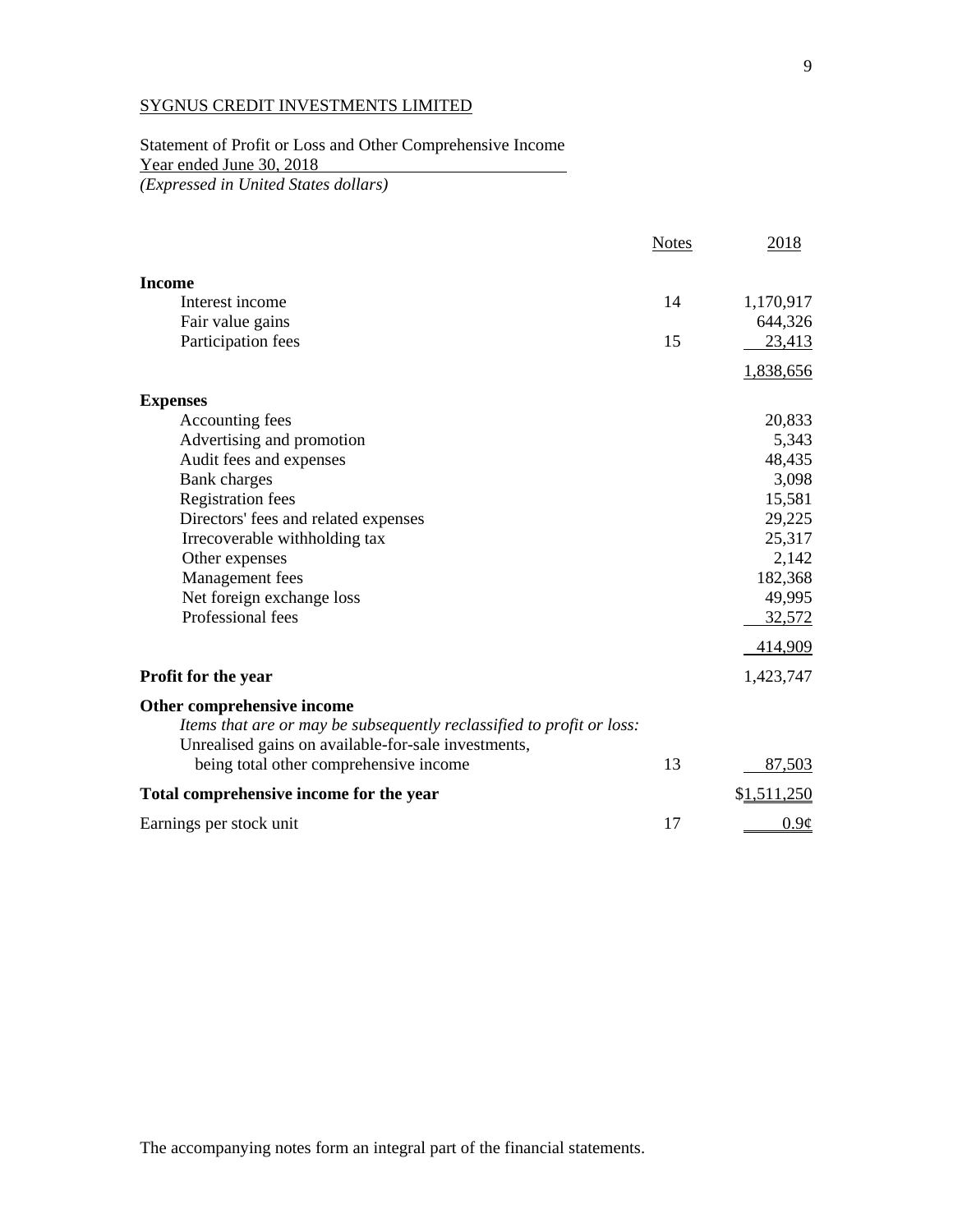# Statement of Changes in Equity Year ended June 30, 2018 *(Expressed in United States dollars)*

|                                                                                            | Share<br>capital<br>(note 12) | Fair value<br>reserve<br>(note 13) | Retained<br>earnings | Total        |
|--------------------------------------------------------------------------------------------|-------------------------------|------------------------------------|----------------------|--------------|
| Total comprehensive income<br>Profit for the year                                          |                               |                                    | 1,423,747            | 1,423,747    |
| Total other comprehensive income<br>Unrealised gains on available-<br>for-sale investments |                               | 87,503                             |                      | 87,503       |
| Total comprehensive income<br>for the year                                                 |                               | 87,503                             | 1,423,747            | 1,511,250    |
| <b>Transaction with owners</b><br>Issue of ordinary shares                                 | 35, 107, 673                  |                                    |                      | 35, 107, 673 |
| Balances at June 30, 2018                                                                  | \$35,107,673                  | 87,503                             | .423.747             | 36,618,923   |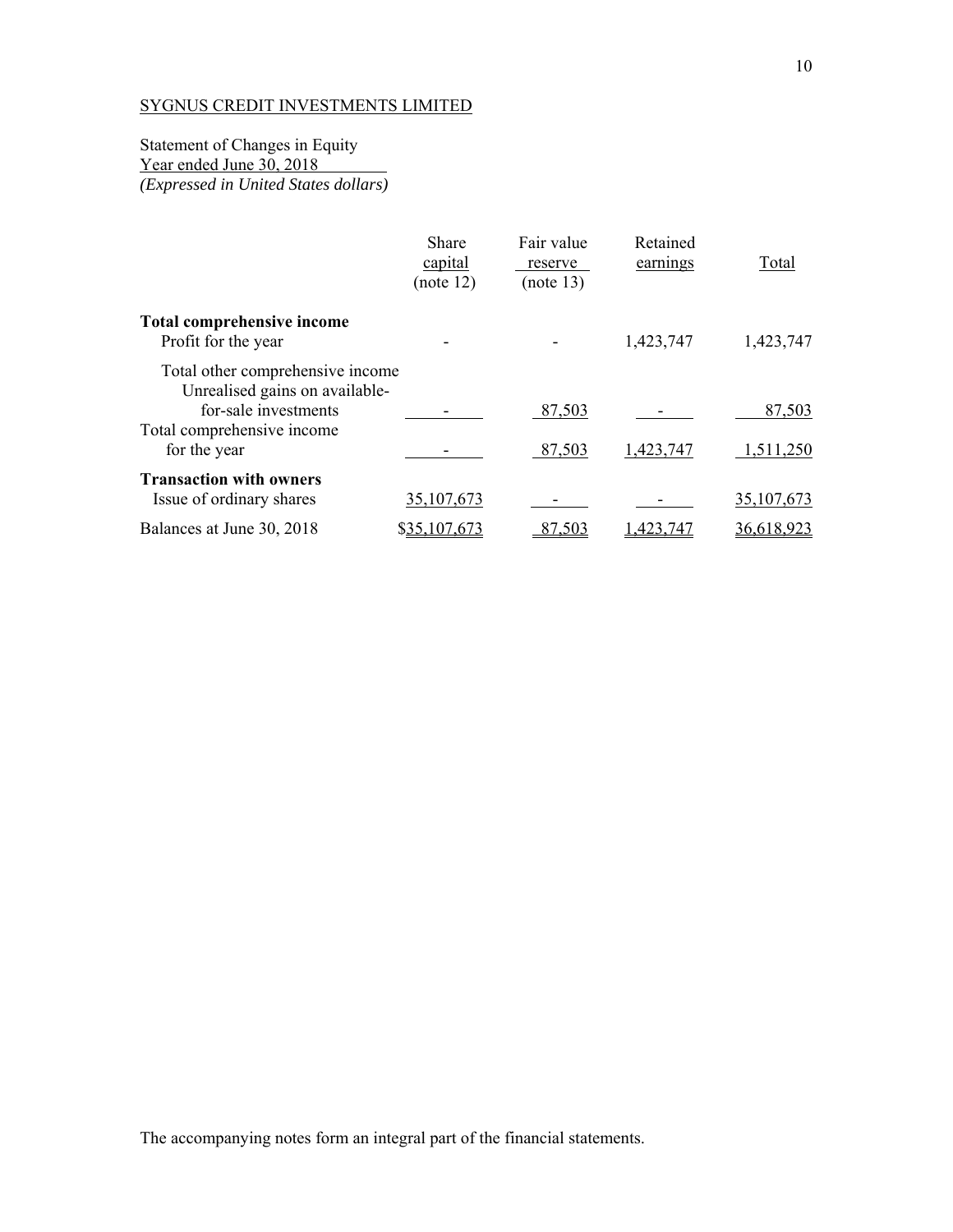Statement of Cash Flows Year ended June 30, 2018 *(Expressed in United States dollars)*

|                                                            | <b>Notes</b> | <u> 2018 </u>                         |
|------------------------------------------------------------|--------------|---------------------------------------|
| <b>Cash flows from operating activities</b>                |              |                                       |
| Profit for the year                                        |              | 1,423,747                             |
| Adjustments for:                                           |              |                                       |
| Interest income                                            | 14           | (1,170,917)                           |
| Fair value gains                                           |              | 644,326                               |
|                                                            |              | 391,496)                              |
| Increase in operating assets:                              |              |                                       |
| Other receivables                                          |              | 788,625)                              |
| Increase in operating liabilities:                         |              |                                       |
| Accounts payable and accrued liabilities                   |              | 201,779                               |
| Due to related companies                                   |              | 183,876                               |
| Net cash used in operating activities                      |              | <u>794,466</u> )                      |
| <b>Cash flows from investing activities</b>                |              |                                       |
| Purchase of investments                                    |              | (15, 155, 030)                        |
| <b>Encashment of investments</b>                           |              | 682,895                               |
| Finance lease receivable                                   |              | 498,960)                              |
| Purchase of securities purchased under resale agreements   |              | (31,388,356)                          |
| Encashment of securities purchased under resale agreements |              | 11,505,080                            |
| Interest income received                                   |              | 941,423                               |
| Net cash used in investing activities                      |              | $\left( \frac{33,912,948}{6} \right)$ |
| <b>Cash flows from financing activities</b>                |              |                                       |
| Proceeds from issuance of shares                           | 12           | 36,196,607                            |
| Transaction costs associated with shares issued            | 12           | (1,088,934)                           |
| Net cash provided by financing activities                  |              | 35,107,673                            |
| Cash at bank at the end of year                            |              | \$<br>400,259                         |

The accompanying notes form an integral part of the financial statements.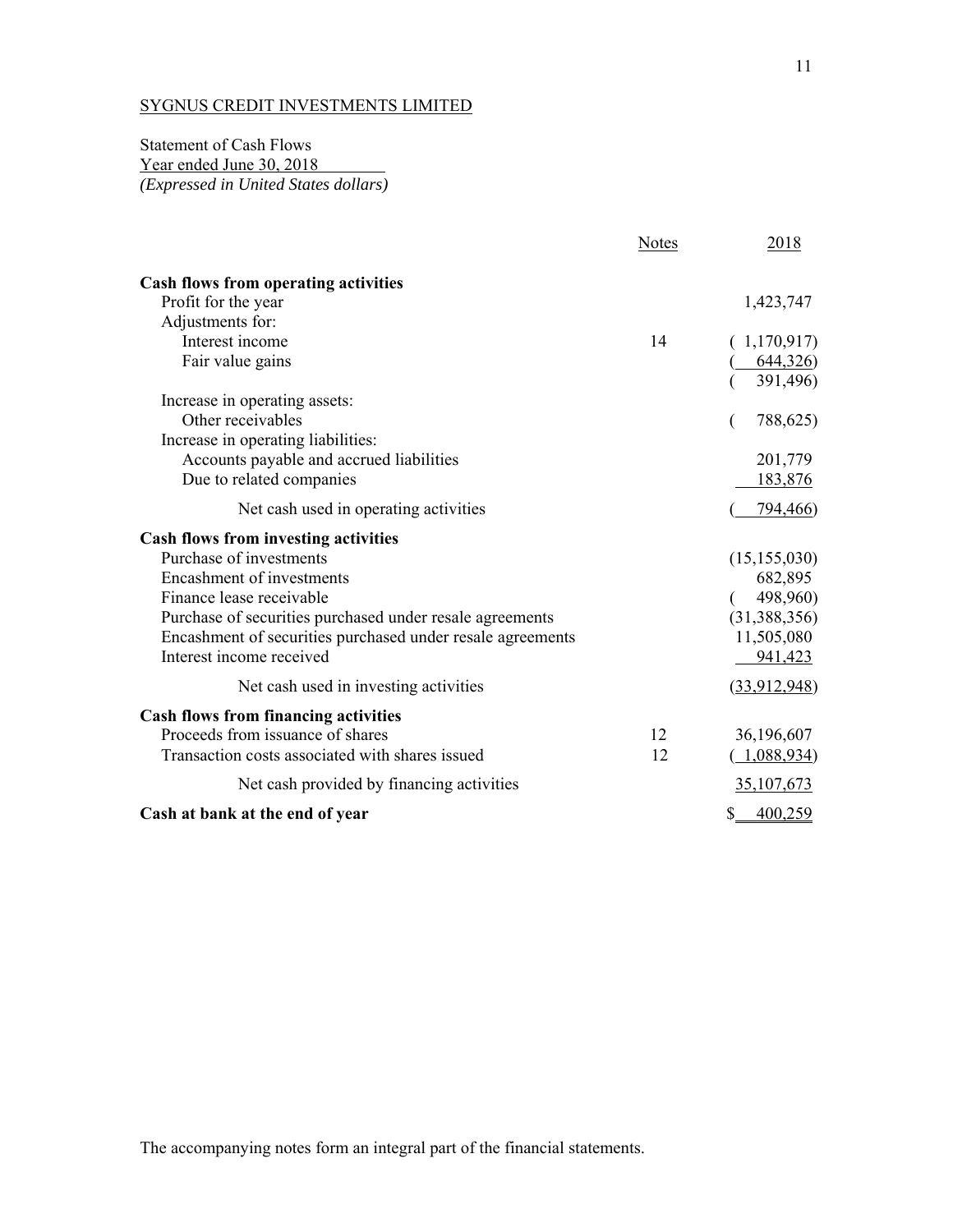Notes to the Financial Statements Year ended June 30, 2018 *(Expressed in United States dollars)* 

## 1. The Company

Sygnus Credit Investments Limited ("the Company") was incorporated in Saint Lucia on January 13, 2017 under the International Business Companies Act as an International Business Company ("IBC"). The Company is domiciled in Saint Lucia with registered office at McNamara Corporate Services Inc., 20 Micoud Street, Castries, Saint Lucia.

The Company started operations on July 1, 2017. Consequently, these financial statements are for the year ended June 30, 2018.

The Company is a specialty credit investment company, dedicated to providing non-traditional financing to medium-sized firms across the Caribbean region. Non-traditional forms of credit are more customized and flexible than traditional financing. The Company offers an alternative channel through which medium-sized firms, which are typically underserved by traditional forms of financing, can access capital to drive their expansion and growth.

The investment portfolio of the Company is managed and administered by Sygnus Capital Management Limited ("SCM"), a related company incorporated in the Cayman Islands under the Cayman Companies Act (the "Act") and registered with the Cayman Islands Monetary Authority ("CIMA") as an Exempt Investment Management Company.

The Company has no employees.

The Company elected, under section 109 of the International Business Companies Act, to be liable to income tax at a tax rate of 1% per annum (see note 16).

# 2. Statement of compliance and basis of preparation

## **(a) Statement of compliance**

The financial statements have been prepared in accordance with International Financial Reporting Standards ("IFRS").

Certain new and amended standards came into effect during the financial period under review. The adoption of the new and amended standards did not have any significant impact on the Company's financial statements.

Certain new and amended standards and interpretations have been issued which are not yet effective for the current year and which the Company has not early-adopted. The Company has assessed them and determined that the following are relevant: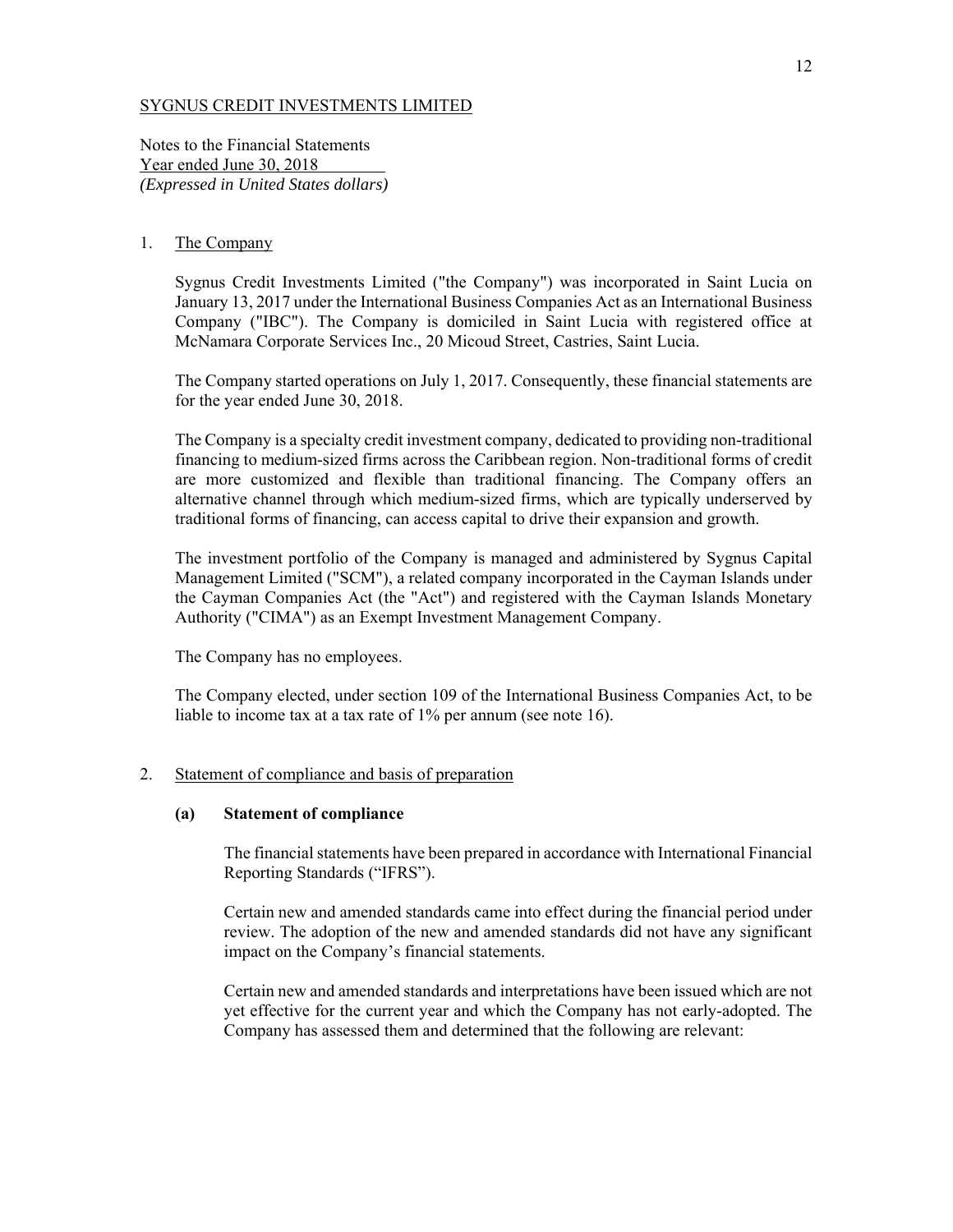Notes to the Financial Statements (Continued) Year ended June 30, 2018 *(Expressed in United States dollars)* 

## 2. Statement of compliance and basis of preparation (continued)

#### **(a) Statement of compliance (continued)**

(i) The Company is required to adopt IFRS 9, *Financial Instruments,* from July 1, 2018. The standard replaces IAS 39, *Financial Instruments: Recognition and Measurement* and sets out requirements for recognising and measuring financial assets, financial liabilities and some contracts to buy or sell non-financial items. IFRS 9 contains a new classification and measurement approach for financial assets that reflects the business model in which assets are managed and their cash flow characteristics. IFRS 9 contains three principal classification categories for financial assets: measured at amortised cost, fair value through other comprehensive income (FVOCI) and fair value through profit or loss (FVTPL). The standard eliminates the existing IAS 39 categories of held-to-maturity, loans and receivables and available for sale. Based on its preliminary assessment, the Company does not believe that the new classification requirements will have a material impact on its accounting for other receivables, investments and securities purchased under resale agreements. However, the Company is still in the process of its assessment and the final impact is not yet known.

IFRS 9 replaces the 'incurred loss' model in IAS 39 with a forward-looking 'expected credit loss' (ECL) model. This will require considerable judgement about how changes in economic factors affect ECLs, which will be determined on a probability-weighted basis. The new impairment model will apply to financial assets measured at amortised cost or FVOCI, except for investments in equity instruments.

Under IFRS 9, loss allowances will be measured on either of the following bases:

- 12-month ECLs: these are ECLs that result from possible default events within the 12 months after the reporting date; and
- Lifetime ECLs: these are ECLs that result from all possible default events over the expected life of a financial instrument.

Lifetime ECL measurement applies if the credit risk of a financial asset at the reporting date has increased significantly since initial recognition and 12-month ECL measurement applies if it has not. An entity may determine that a financial asset's credit risk has not increased significantly if the asset has low credit risk at the reporting date. However, lifetime ECL measurement always applies for shortterm receivables without a significant financing component.

The Company believes that there is the possibility that impairment losses may increase for assets within the scope of IFRS 9 impairment model. However, the Company is still in the process of determining the likely financial impact on its financial statements.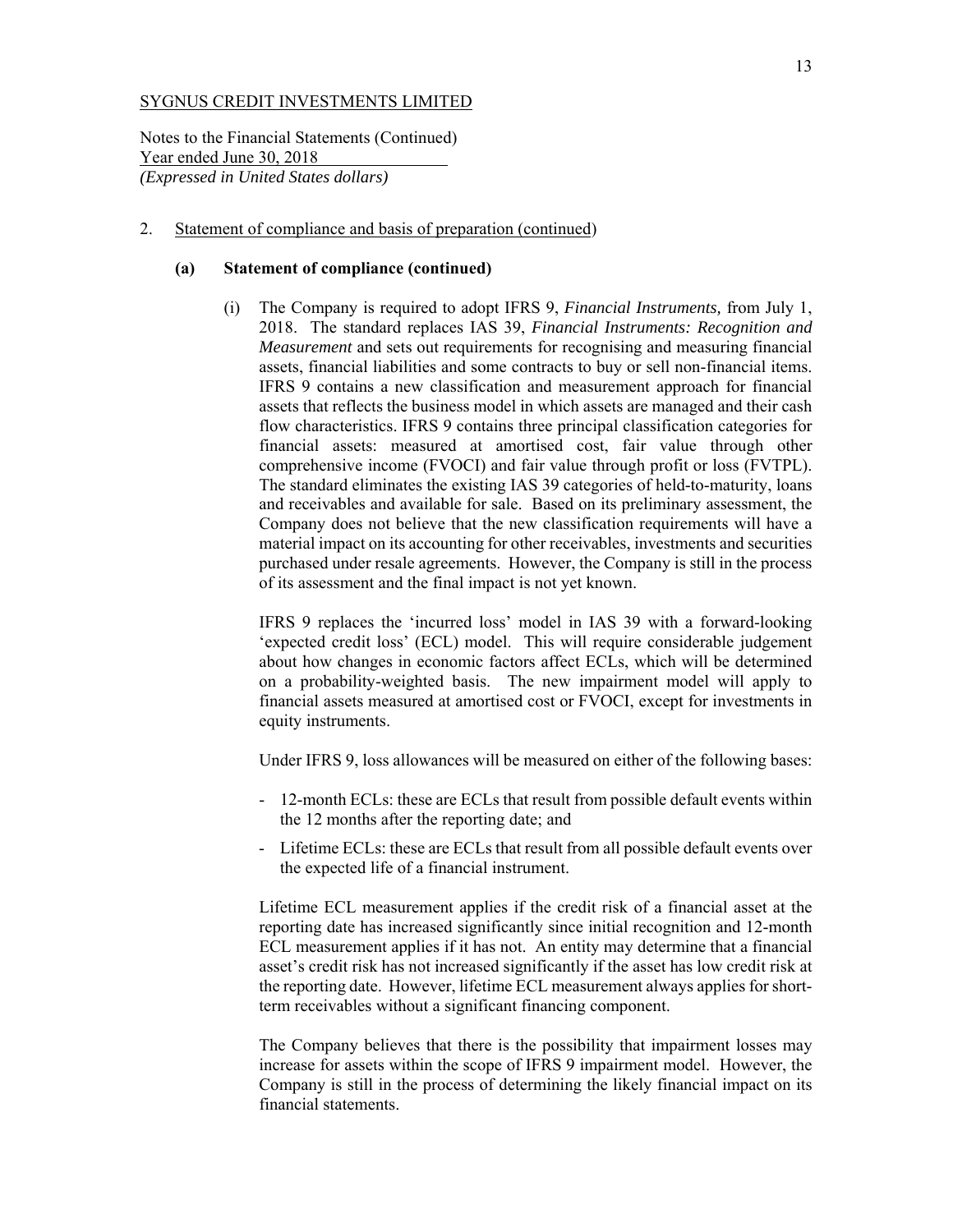Notes to the Financial Statements (Continued) Year ended June 30, 2018 *(Expressed in United States dollars)* 

#### 2. Statement of compliance and basis of preparation (continued)

#### **(a) Statement of compliance (continued)**

(i) The Company is required to adopt IFRS 9, *Financial Instruments* (continued)

IFRS 9 will require extensive disclosures, in particular for credit risk and ECLs. The Company's assessment included an analysis to identify data gaps against current processes and the Company is in the process of implementing the system and controls changes that it believes will be necessary to capture the required data.

Changes in accounting policies resulting from the adoption of IFRS 9 will generally be applied retrospectively, except as follows:

- The Company will take advantage of the exemption allowing it not to restate comparative information for prior period with respect to classification and measurement as well as impairment changes. Differences in the carrying amounts of financial instruments resulting from the adoption of IFRS 9 will generally be recognized in retained earnings and reserves as at July 1, 2018.
- The Company will determine the business model which a financial asset is held on the facts and circumstances that exist at the date of initial application.
- (ii) IFRS 15, *Revenue From Contracts With Customers*, will be adopted effective July 1, 2018. IFRS 15 replaces IAS 11, *Construction Contracts*, IAS 18, *Revenue*, IFRIC 13, *Customer Loyalty Programmes,* IFRIC 15, *Agreements for the Construction of Real Estate*, IFRIC 18, *Transfer of Assets from Customers* and SIC-31, *Revenue-Barter Transactions Involving Advertising Services.* It does not apply to insurance contracts, financial instruments or lease contracts, which fall in the scope of other IFRSs. It also does not apply if two entities in the same line of business exchange non-monetary assets to facilitate sales to other parties.

The Company will apply a five-step model to determine when to recognise revenue, and at what amount. The model specifies that revenue should be recognised when (or as) an entity transfers control of goods or services to a customer at the amount to which the entity expects to be entitled. Depending on whether certain criteria are met, revenue is recognised at a point in time, when control of goods or services is transferred to the customer; or over time, in a manner that best reflects the entity's performance.

There will be new qualitative and quantitative disclosure requirements to describe the nature, amount, timing, and uncertainty of revenue and cash flows arising from contracts with customers.

The Company has conducted a preliminary assessment in order to determine the qualitative and quantitative impacts of the implementation of the standard. The Company does not expect a material impact due to the transition to IFRS 15. However, management has not yet completed its assessment and the financial impact has not yet been determined.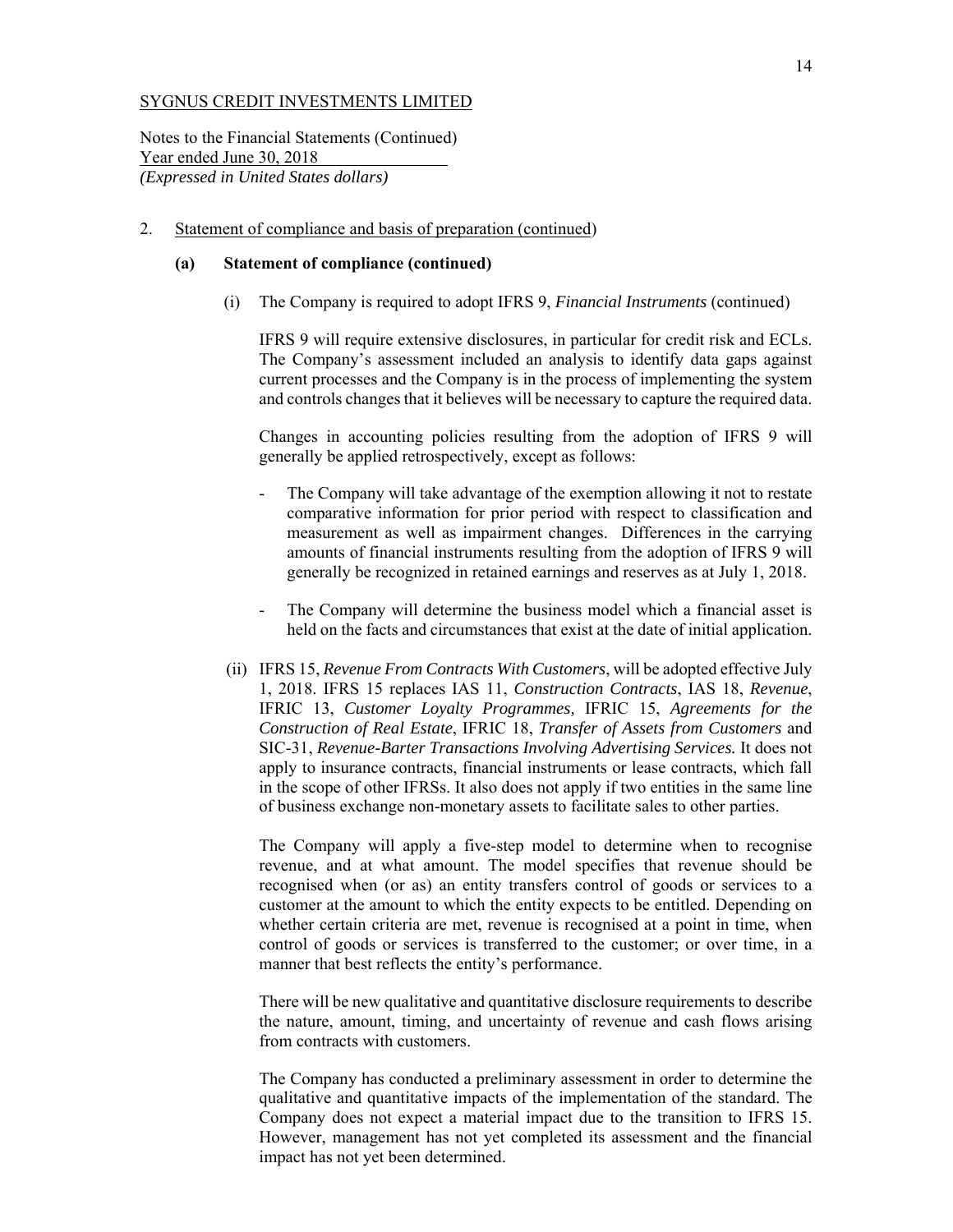Notes to the Financial Statements (Continued) Year ended June 30, 2018 *(Expressed in United States dollars)* 

## 2. Statement of compliance and basis of preparation (continued)

#### **(a) Statement of compliance (continued)**

(iii) IFRIC 22, *Foreign Currency Transactions and Advance Consideration*, will be adopted effective July 1, 2018. IFRIC 22 addresses how to determine the transaction date when an entity recognises a non-monetary asset or liability (e.g. non-refundable advance consideration in a foreign currency) before recognising the related asset, expense or income. It is not applicable when an entity measures the related asset, expense or income on initial recognition at fair value or at the fair value of the consideration paid or received at the date of initial recognition of the non-monetary asset or liability.

An entity is not required to apply this interpretation to income taxes or insurance contracts that it issues or reinsurance contracts held.

The interpretation clarifies that the transaction date is the date on which the entity initially recognises the prepayment or deferred income arising from the advance consideration. For transactions involving multiple payments or receipts, each payment or receipt gives rise to a separate transaction date.

The Company is assessing the impact that this interpretation will have on its 2019 financial statements.

(iv) IFRS 16*, Leases,* which is effective for annual reporting periods beginning on or after January 1, 2019, eliminates the current dual accounting model for lessees, which distinguishes between on-balance sheet finance leases and off-balance sheet operating leases. Instead, there is a single, on-balance sheet accounting model that is similar to current finance lease accounting. Entities will be required to bring all major leases on-balance sheet, recognising new assets and liabilities.

The on-balance sheet liability will attract interest; the total lease expense will be higher in the early years of a lease even if a lease has fixed regular cash rentals. Optional lessee exemption will apply to short- term leases and for low-value items with value of US\$5,000 or less.

Lessor accounting remains similar to current practice, as the lessor will continue to classify leases as finance and operating leases.

Early adoption is permitted if IFRS 15, *Revenue from Contracts with Customers* is also adopted.

The Company is assessing the impact that this new standard will have on its 2020 financial statements.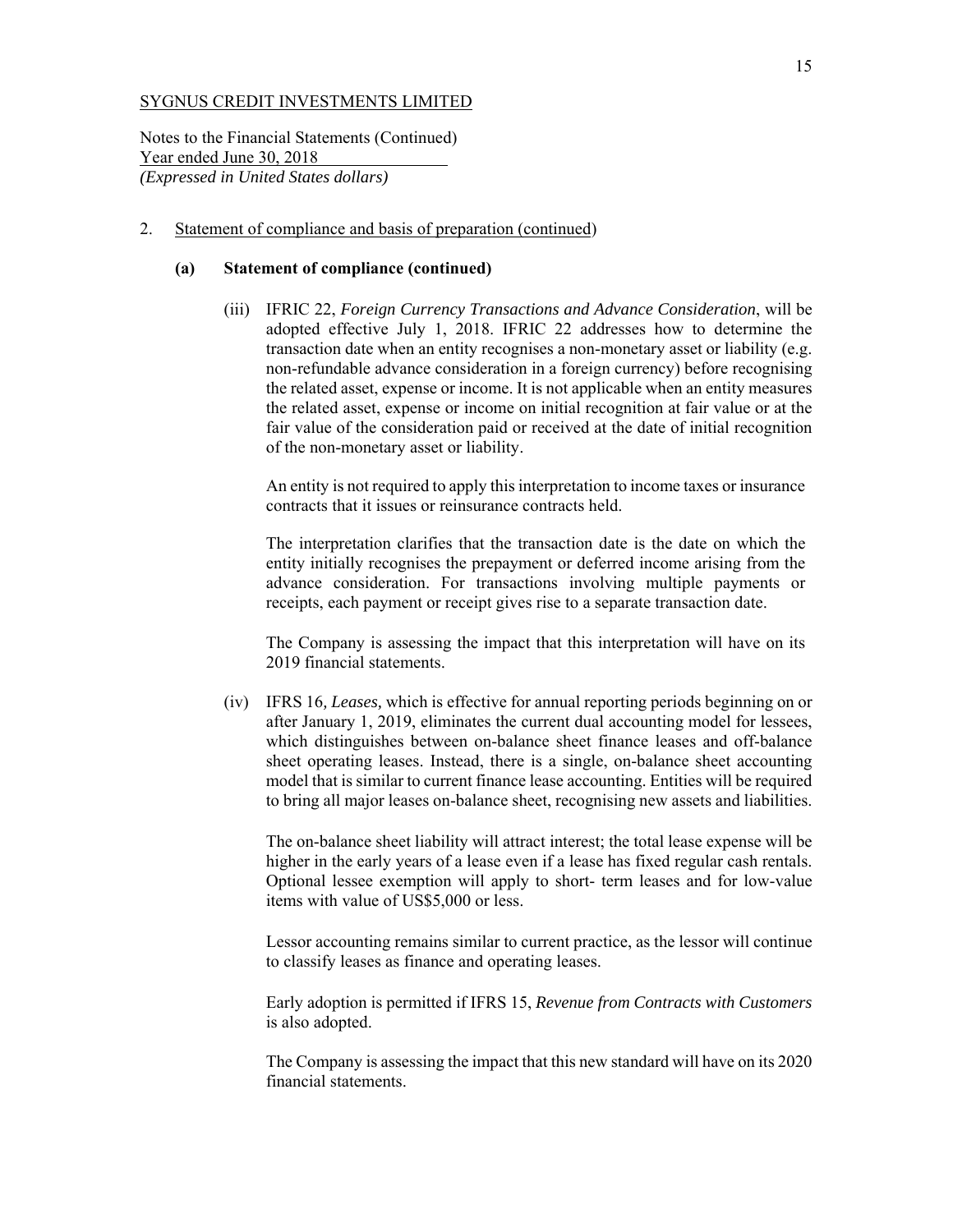Notes to the Financial Statements (Continued) Year ended June 30, 2018 *(Expressed in United States dollars)* 

# 2. Statement of compliance and basis of preparation (continued)

## **(a) Statement of compliance (continued)**

- (v) Amendments to IFRS 9, *Financial Instruments,* effective retrospectively for annual periods beginning on or after January 1, 2019 clarifies the treatment of:
	- (i) Prepayment features with negative compensation

Financial assets containing prepayment features with negative compensation can now be measured at amortised cost or at fair value through other comprehensive income (FVOCI) if they meet the other relevant requirements of IFRS 9.

(ii) Modifications to financial liabilities

If the initial application of IFRS 9 results in a change in accounting policy arising from modified or exchanged fixed rate financial liabilities, retrospective application is required, subject to particular transitional reliefs. There is no change to the accounting for costs and fees when a liability has been modified, but not substantially. These are recognised as an adjustment to the carrying amount of the liability and are amortised over the remaining term of the modified liability.

The Company is assessing the impact that the amended standard will have on its 2020 financial statements.

## **(b) Basis of measurement**

The financial statements are prepared on the historical cost basis, except for availablefor-sale financial assets, which are measured at fair value.

## **(c) Functional and presentation currency**

The financial statements are presented in United States dollars, which is the functional currency of the Company.

# **(d) Use of estimates and judgement**

The preparation of the financial statements in conformity with IFRS requires management to make estimates and assumptions that affect the reported amounts of, and disclosures relating to, assets, liabilities, contingent assets and contingent liabilities at the date of the financial statements and the reported amounts of income, expenses, gains and losses for the year then ended. Actual results could differ from these estimates.

The estimates and underlying assumptions are reviewed on an ongoing basis. Revisions to accounting estimates are recognised in the period in which the estimate is revised and future periods, if the revision affects both current and future periods.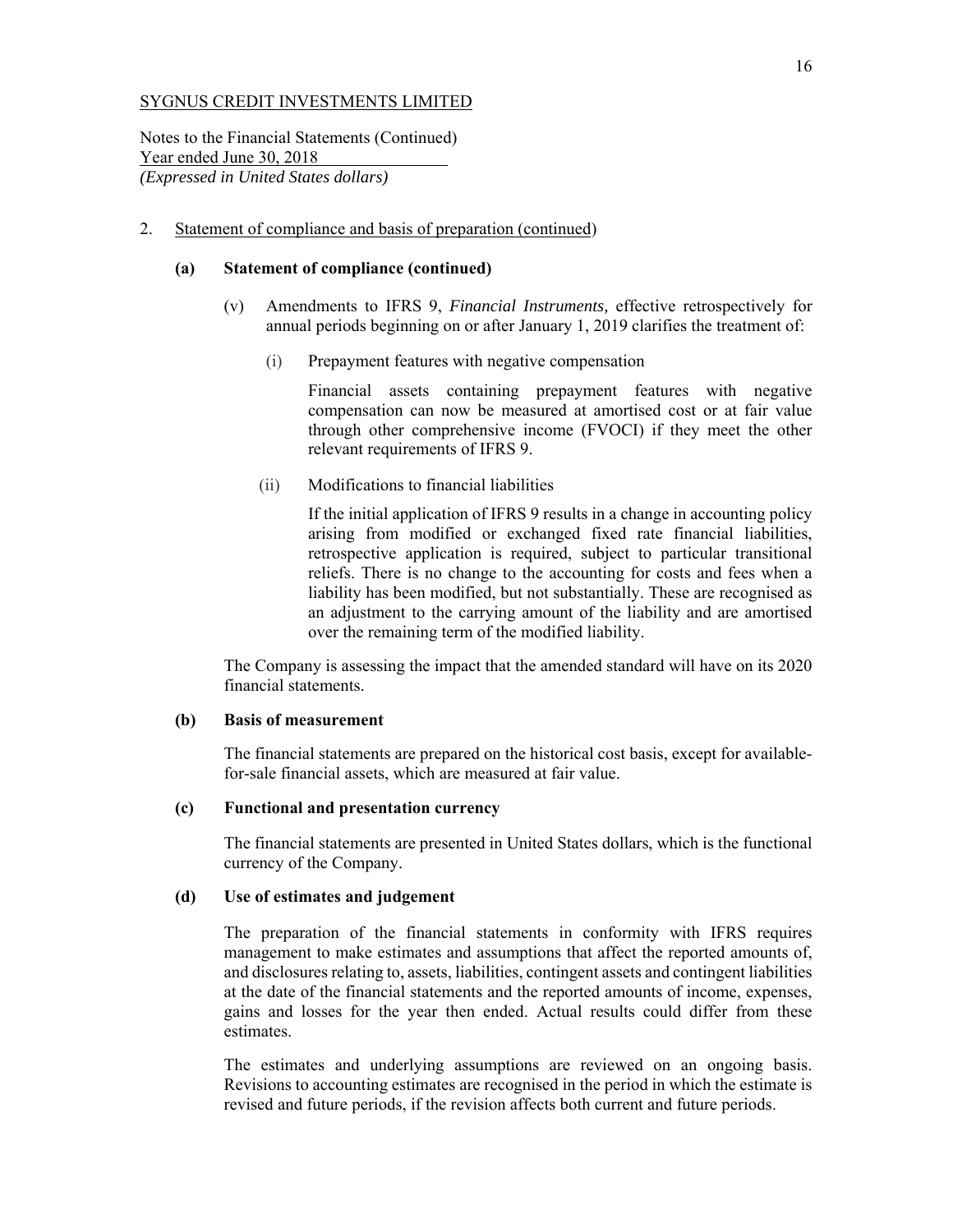Notes to the Financial Statements (Continued) Year ended June 30, 2018 *(Expressed in United States dollars)* 

## 2. Statement of compliance and basis of preparation (continued)

# **(d) Use of estimates and judgement (continued)**

Information about significant areas of estimation uncertainty and critical judgements in applying accounting policies that have the most significant effect on the amounts recognised in the financial statements are described in note 3.

## 3. Accounting estimates and judgements in applying accounting policies

Estimates and judgements are continually evaluated and are based on historical experience and other factors, including expectations of future events that are believed to be reasonable under the circumstances.

The key sources of estimation uncertainty and critical judgements in applying accounting policies that have the most significant effect on amounts recognised in the financial statements, or which have a risk of material adjustment in the next year, is as follows:

Fair value of financial assets:

As described in note 18, management uses its judgement in selecting appropriate valuation techniques to determine fair values of financial assets classified as available-for-sale.

Consequently, the use of different assumptions and inputs could yield materially different results in the fair value of the Company's investments.

## 4. Significant accounting policies

#### **(a) Cash at bank**

Cash at bank is measured at cost.

#### **(b) Securities purchased under resale agreements**

Securities purchased under resale agreements ("Resale agreements") are short-term transactions whereby securities are bought with simultaneous agreements to resell the securities on a specified date and at a specified price. Resale agreements are accounted for as short-term collateralised lending and are measured at amortised cost.

The difference between the purchase cost and resale consideration is recognised on the accrual basis over the period of the agreement, using the effective interest method, and is included in interest income.

## **(c) Financial instruments**

A financial instrument is any contract that gives rise to a financial asset of one enterprise and a financial liability or equity instrument of another enterprise. For the purpose of the financial statements, financial assets have been determined to include cash at bank, securities purchased under resale agreements, investments, other receivables and finance lease receivable. Financial liabilities include accounts payable and accrued liabilities and due to related companies.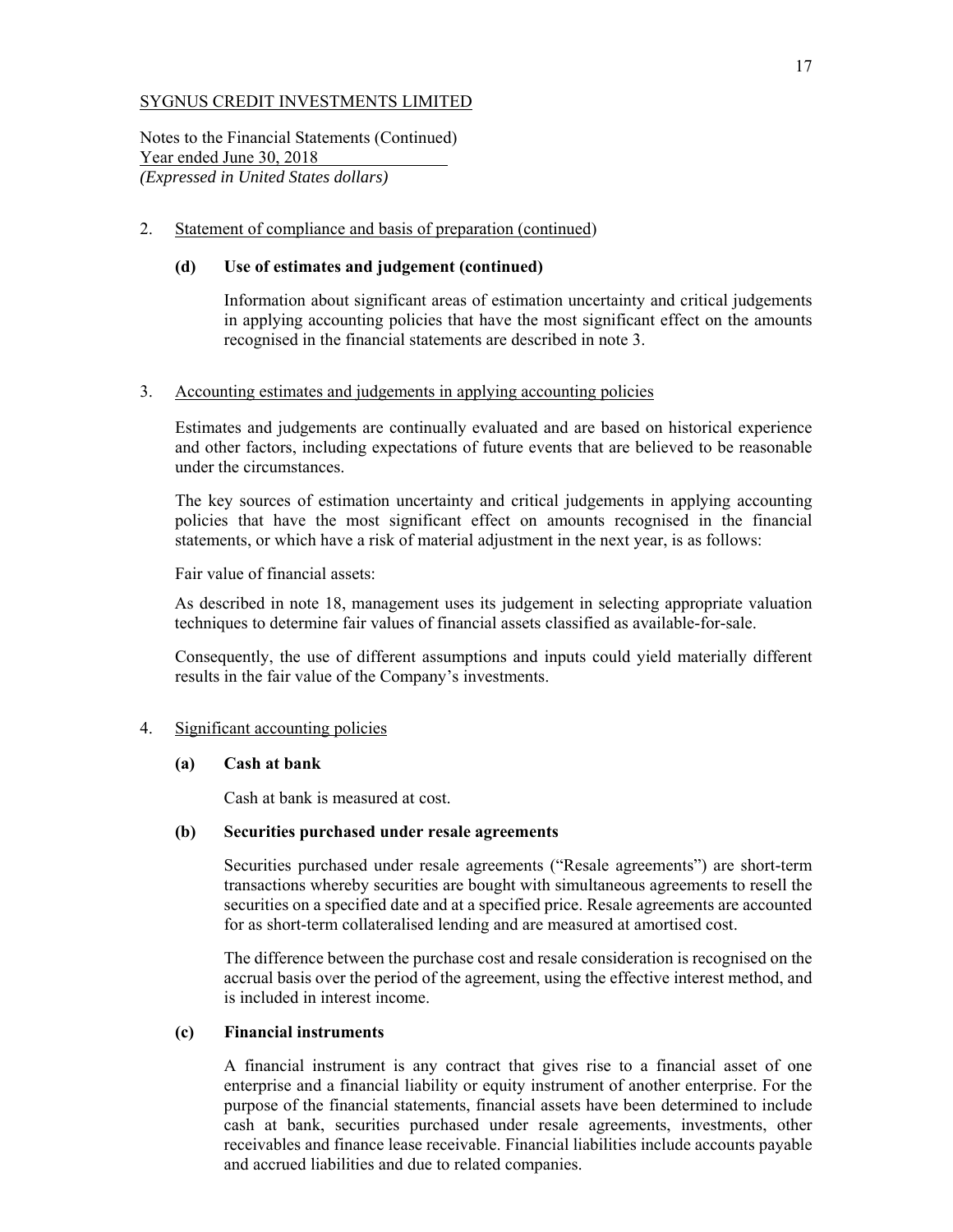Notes to the Financial Statements (Continued) Year ended June 30, 2018 *(Expressed in United States dollars)* 

## 4. Significant accounting policies (continued)

#### **(c) Financial instruments (continued)**

(i) Classification:

Management determines the classification of investments at the time of acquisition and takes account of the purpose for which the investments were acquired. Investments are classified as available-for-sale and held-to-maturity.

Loans and receivables are those created or acquired by the Company, with fixed or determinable payments and are not quoted in an active market. Loans and receivables comprise cash at bank balances and securities purchased under resale agreements.

Held-to-maturity investments are financial assets with fixed or determinable payments and fixed maturities that the company has the positive intent and ability to hold to maturity.

Available-for-sale securities are financial assets that are so designated by the Company.

Non-derivative financial liabilities are classified as other financial liability.

(ii) Recognition:

The Company initially recognise securities purchased under resale agreements and debt securities on the date that they are originated. All other financial assets are recognised initially on the trade date, which is the date that the Company becomes a party to the contractual terms of the instrument.

A financial asset or financial liability is measured initially at fair value, plus, for an item not at fair value through profit or loss, transaction costs that are directly attributable to its acquisition or issue.

(iii) Derecognition:

The Company derecognises a financial asset when the contractual rights to the cash flows from the asset expire, or it transfers the rights to receive the contractual cash flows on the financial asset in a transaction in which substantially all the risks and rewards of ownership of the financial asset are transferred. Any interest in transferred financial assets that is created or retained by the Company is recognised as a separate asset or liability.

The Company derecognises a financial liability when its contractual obligations are discharged, cancelled or expired.

(iv) Offsetting

Financial assets and financial liabilities are offset and the net amount presented in the statement of financial position when, and only when, the Company has a legal right to offset the amounts and intends either to settle them on a net basis or to realise the asset and settle the liabilities simultaneously.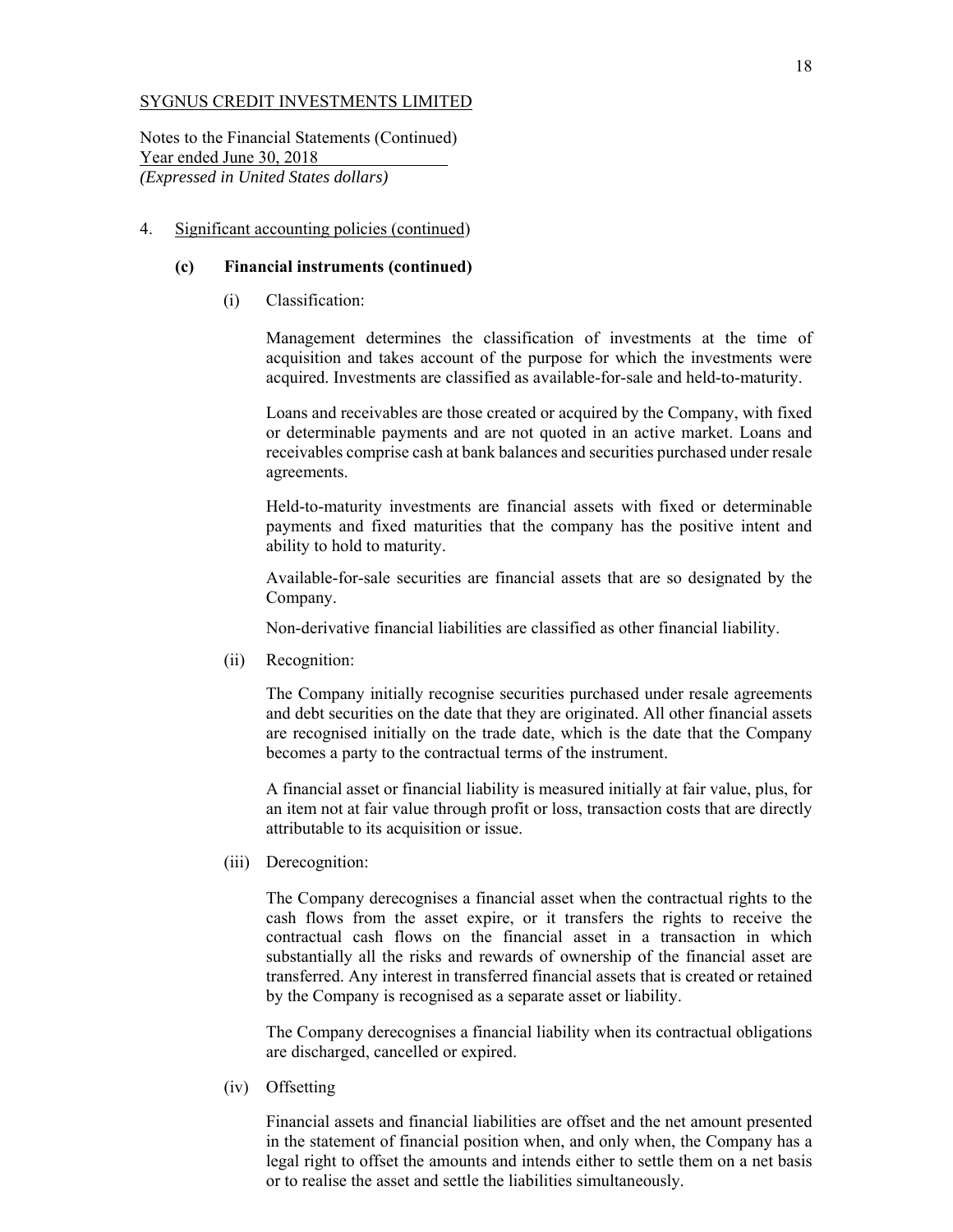Notes to the Financial Statements (Continued) Year ended June 30, 2018 *(Expressed in United States dollars)* 

## 4. Significant accounting policies (continued)

#### **(c) Financial instruments (continued)**

(v) Measurement:

Financial assets classified as available-for-sale are initially recognised at fair value plus any directly attributable transaction costs. Subsequent to initial measurement, they are measured at fair value. Unrealised gains and losses arising from changes in fair value, except for impairment losses and foreign currency differences on debt instruments, are recognised in other comprehensive income and presented in fair value reserve in equity (see note 13). Where fair value cannot be reliably determined, they are measured at cost. Where these securities are disposed of or impaired, the related accumulated unrealised gains or losses are reclassified to profit or loss.

On initial recognition, held-to-maturity investments are measured at fair value plus any directly attributable transaction costs. Subsequent to initial recognition, they are measured at amortised cost, using the effective interest method, less impairment losses.

Any sale or reclassification of a significant amount of held-to-maturity investments that are not close to their maturity would result in the reclassification of all held-to-maturity investments as available-for-sale, and prevent the Company from classifying investment securities as held-to-maturity for the financial year in which sale or reclassification occurs and the following two financial years.

(vi) Identification and measurement of impairment:

The carrying amounts of the Company's financial assets are reviewed at each reporting date to determine whether there is objective evidence that financial instruments not carried at fair value through profit or loss are impaired. Financial assets are impaired when objective evidence demonstrates that a loss event has occurred after the initial recognition of the asset, and the loss event has an impact on the future cash flows of the asset that can be estimated reliably. If any such indication exists, the asset's recoverable amount is estimated at each reporting date. An impairment loss is recognised whenever the carrying amount of an asset exceeds its recoverable amount.

Objective evidence that financial assets are impaired include default or delinquency by a borrower, the disappearance of an active market for a security, adverse changes in the payment status of the borrowers or issuers, indications that a debtor or issuer will enter into bankruptcy or observable data indicating that there is measurable decrease in expected cash flows from a group of financial assets.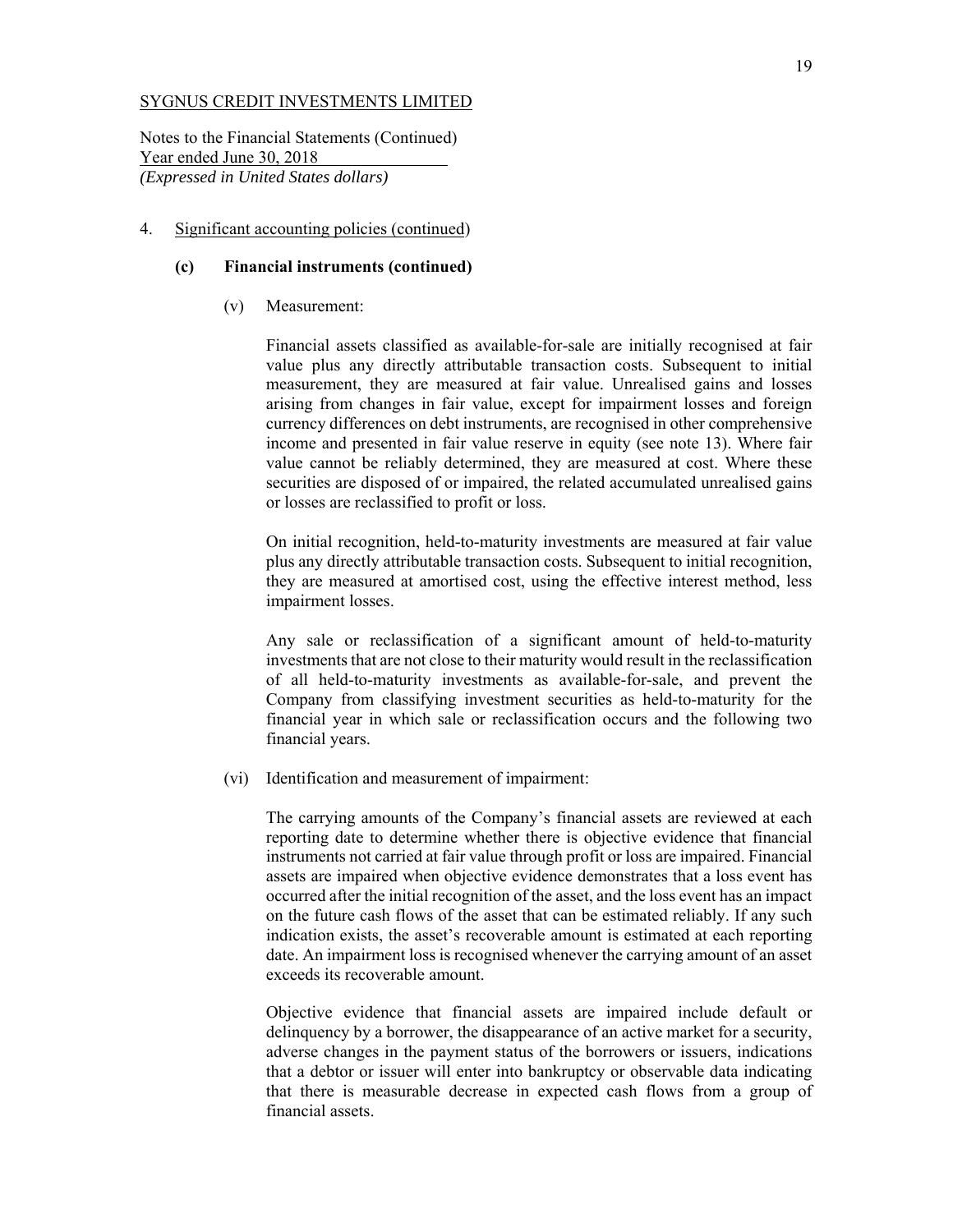Notes to the Financial Statements (Continued) Year ended June 30, 2018 *(Expressed in United States dollars)* 

#### 4. Significant accounting policies (continued)

#### **(c) Financial instruments (continued)**

(vi) Identification and measurement of impairment (continued):

The Company considers evidence of impairment at both a specific asset and collective level. All individually significant financial assets are assessed for impairment. All significant assets found not to be specifically impaired are then collectively assessed for any impairment incurred but not yet identified.

Assets that are not individually significant are then collectively assessed for impairment by grouping together financial assets (measured at amortised cost) with similar risks.

In assessing collective impairment, the company uses historical information of the probability of default, timing of recoveries and the amount of loss incurred, adjusted for management's judgement as to whether current economic and credit conditions are such that the actual losses are likely to be greater or less than suggested by historical trends.

Impairment losses on assets measured at amortised cost are measured as the difference between the carrying amount of the financial asset and the present value of estimated future cash flows discounted at the asset's original effective interest rate. Impairment losses are recognised in profit or loss and reflected in an allowance account against receivables. When a subsequent event causes the amount of impairment loss to decrease, the decrease in impairment loss is reversed through profit or loss.

Impairment losses on available-for-sale investment securities are recognised by reclassifying the cumulative loss that has been recognised in the fair value reserve to profit or loss. The cumulative loss reclassified is the difference between the acquisition cost, net of any principal repayment and amortisation, and the current fair value, less any impairment loss previously recognised in profit or loss.

If, in a subsequent period, the fair value of an impaired available-for-sale debt security increases and the increase can be objectively related to an event occurring after the impairment loss was recognised in profit or loss, the impairment loss is reversed, with the amount of the reversal recognised in profit or loss. However, any subsequent recovery in the fair value of an impaired available-for-sale equity security is recognised in other comprehensive income.

(vii) Fair value measurement:

'Fair value' is the price that would be received to sell an asset or paid to transfer a liability in an orderly transaction between market participants at the measurement date in the principal or, in its absence, the most advantageous market to which the Company has access at that date. The fair value of a liability reflects its non-performance risk.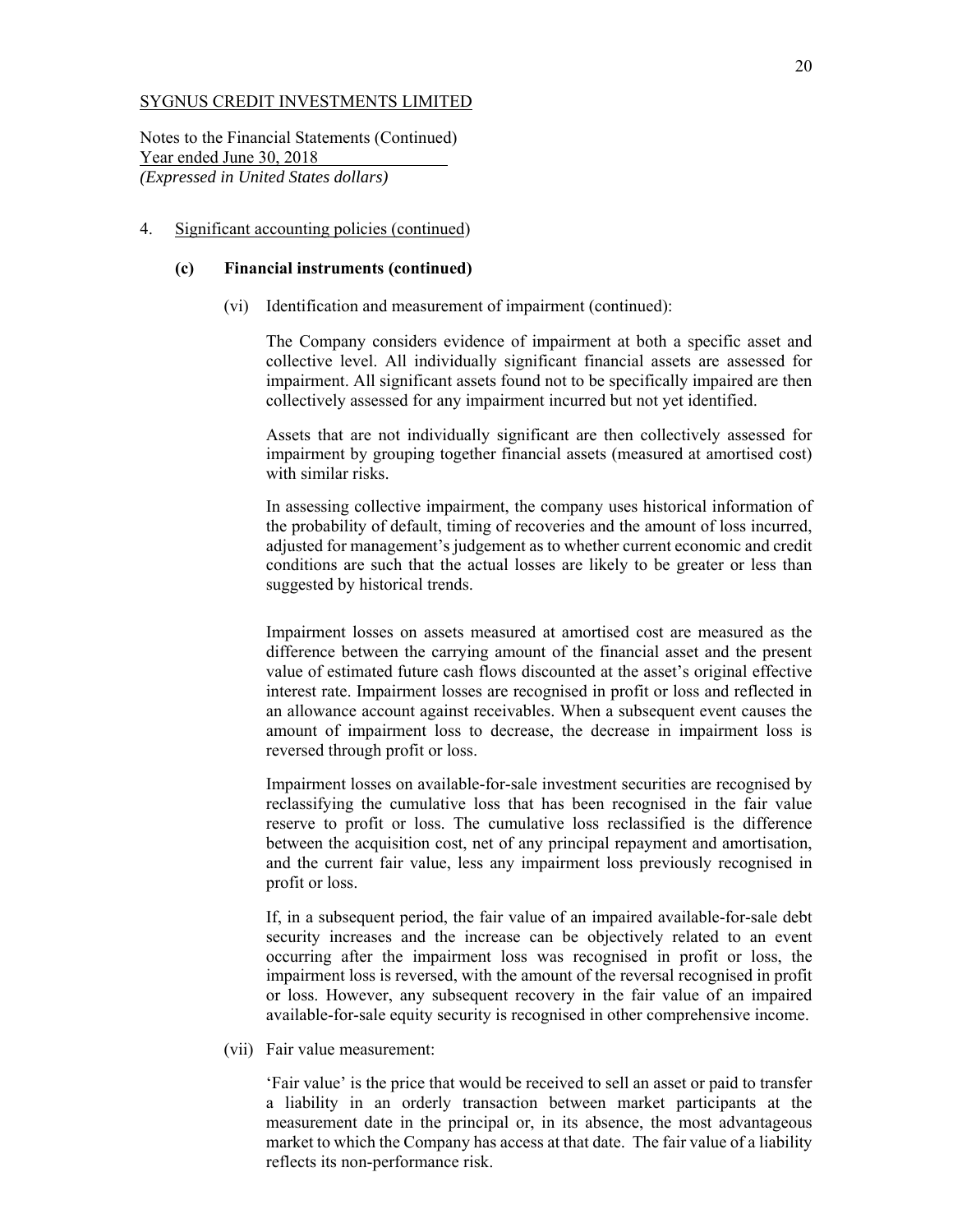Notes to the Financial Statements (Continued) Year ended June 30, 2018 *(Expressed in United States dollars)* 

#### 4. Significant accounting policies (continued)

#### **(c) Financial instruments (continued)**

(vii) Fair value measurement (continued):

When available, the Company measures the fair value of an instrument using the quoted price in an active market for that instrument. A market is regarded as active if transactions for the asset or liability take place with sufficient frequency and volume to provide pricing information on an ongoing basis.

If there is no quoted price in an active market, then the Company uses valuation techniques that maximise the use of relevant observable inputs and minimise the use of unobservable inputs. The chosen valuation technique incorporates all of the factors that market participants would take into account in pricing a transaction.

The best evidence of the fair value of a financial instrument at initial recognition is normally the transaction price - i.e. the fair value of the consideration given or received. If the Company determines that the fair value at initial recognition differs from the transaction price and the fair value is evidenced neither by a quoted price in an active market for an identical asset or liability nor based on a valuation technique that uses only data from observable markets, then the financial instrument is initially measured at fair value, adjusted to defer the difference between the fair value at initial recognition and the transaction price.

Subsequently, that difference is recognised in profit or loss on an appropriate basis over the life of the instrument but no later than when the valuation is wholly supported by observable market data or the transaction is closed out.

If an asset or a liability measured at fair value has a bid price and an ask price, then the Company measures assets and long positions at a bid price and liabilities and short positions at an ask price.

Portfolios of financial assets and financial liabilities that are exposed to market risk and credit risk that are managed by the Company on the basis of the net exposure to either market or credit risk are measured on the basis of a price that would be received to sell a net long position (or paid to transfer a net short position) for a particular risk exposure. Those portfolio-level adjustments are allocated to the individual assets and liabilities on the basis of the relative risk adjustment of each of the individual instruments in the portfolio.

#### **(d) Revenue recognition**

(i) Interest income

Interest income is recognised in profit or loss for all interest-earning instruments on the accrual basis using the effective interest method. The effective interest rate is the rate that exactly discounts the estimated future cash receipts through the expected life of the financial asset to the carrying amount of the financial asset. The effective interest rate is established on initial recognition of the financial asset and is not revised subsequently.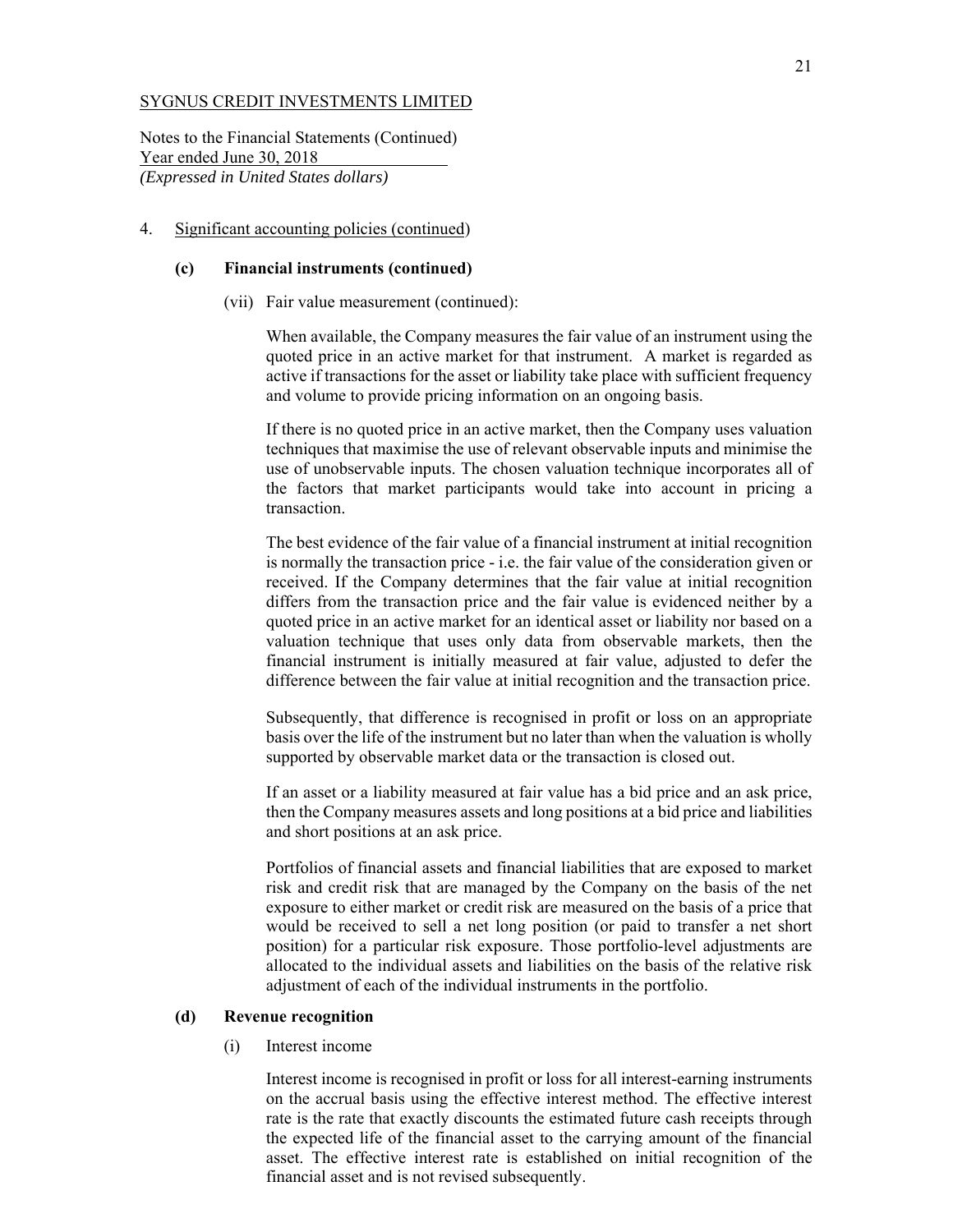Notes to the Financial Statements (Continued) Year ended June 30, 2018 *(Expressed in United States dollars)* 

## 4. Significant accounting policies (continued)

#### **(d) Revenue recognition (continued)**

(ii) Commission

Commission income is recognised on the accrual basis when the related services have been provided.

## **(e) Foreign currency transactions and balances**

Assets and liabilities denominated in foreign currencies are translated at the exchange rates prevailing at the reporting date.

Transactions in foreign currencies are converted at the rates of exchange ruling on the dates of those transactions. Realised and unrealised gains and losses arising from fluctuations in exchange rates are included in profit or loss.

## **(f) Other receivables**

Other receivables are measured at amortised cost less impairment losses.

#### **(g) Leases**

Finance lease:

*Lessor* 

On initial recognition, the lease receivable is measured as the present value of the lease rentals receivable. Initial direct costs are included in the initial measurement of the finance lease receivable which reduces the amount of income recognised over the lease term.

Interest earned on finance leases is recognized in profit or loss over the term of the lease on the straight-line basis.

## **(h) Embedded derivatives**

Derivatives may be embedded in another contractual arrangement (a host contract). The Company accounts for an embedded derivative separately from the host contract when:

- The host contract is not itself carried at fair value through profit or loss;
- The terms of the embedded derivative would meet the definition of a derivative if they were contained in a separate contract; and
- The economic characteristics and risks of the embedded derivative are not closely related to the economic characteristics and risks of the host contract.

Separated embedded derivatives are measured at fair value, with changes in fair value recognised in profit or loss unless they form part of a qualifying cash flow or net investment hedging relationship. Separated embedded derivatives are presented in the statement of financial position together with the host contract.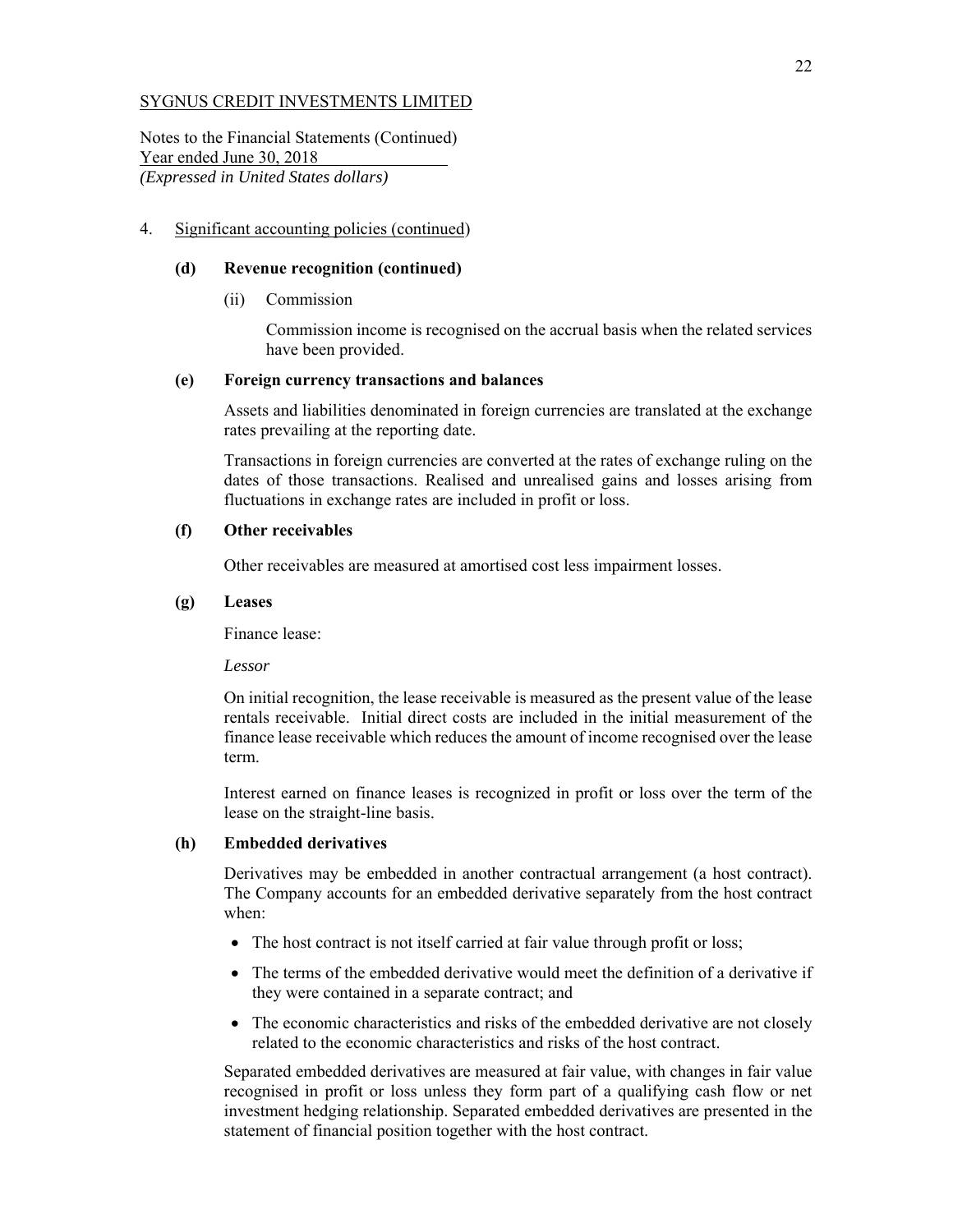Notes to the Financial Statements (Continued) Year ended June 30, 2018 *(Expressed in United States dollars)* 

#### 4. Significant accounting policies (continued)

## **(i) Taxation**

The Company is subject to tax at 1% of its taxable income in Saint Lucia. Taxation on the profit or loss for the period comprises current and deferred taxes. Current and deferred taxes are recognised as tax expense or benefit in profit or loss.

(i) Current taxation

Current tax charges are based on the taxable profit for the period, which differs from the profit before tax reported because they exclude items that are taxable or deductible in other periods, and items that are never taxable or deductible. The current tax is calculated at tax rates that have been enacted at the reporting date.

(ii) Deferred tax

Deferred tax liabilities are recognised for temporary differences between the carrying amounts of assets and liabilities and their amounts as measured for tax purposes, which will result in taxable amounts in future periods.

Deferred tax assets are recognised for temporary differences which will result in deductible amounts in future periods, but only to the extent it is probable that sufficient taxable profits will be available against which these differences can be utilised. Deferred tax assets are reviewed at each reporting date to determine whether it is probable that the related tax benefit will be realised.

Deferred tax assets and liabilities are measured at the tax rates that are expected to apply in the period in which the asset will be realised or the liability will be settled based on enacted rates.

#### **(j) Accounts payable and accrued liabilities and due to related companies**

Accounts payable and accrued liabilities and due to related companies are measured at amortised cost.

#### **(k) Share capital**

Ordinary shares are classified as equity. Incremental costs directly attributable to the issue of new shares are shown in equity as a deduction from the proceeds.

### **(l) Related parties**

A related party is a person or entity that is related to the entity that is preparing its financial statements (referred to in IAS 24, *Related Party Disclosures,* as the "reporting entity", that is, the Company).

- (A) A person or a close member of that person's family is related to the Company if that person:
	- (i) has control or joint control over the Company;
	- (ii) has significant influence over the Company; or
	- (iii) is a member of the key management personnel of the Company.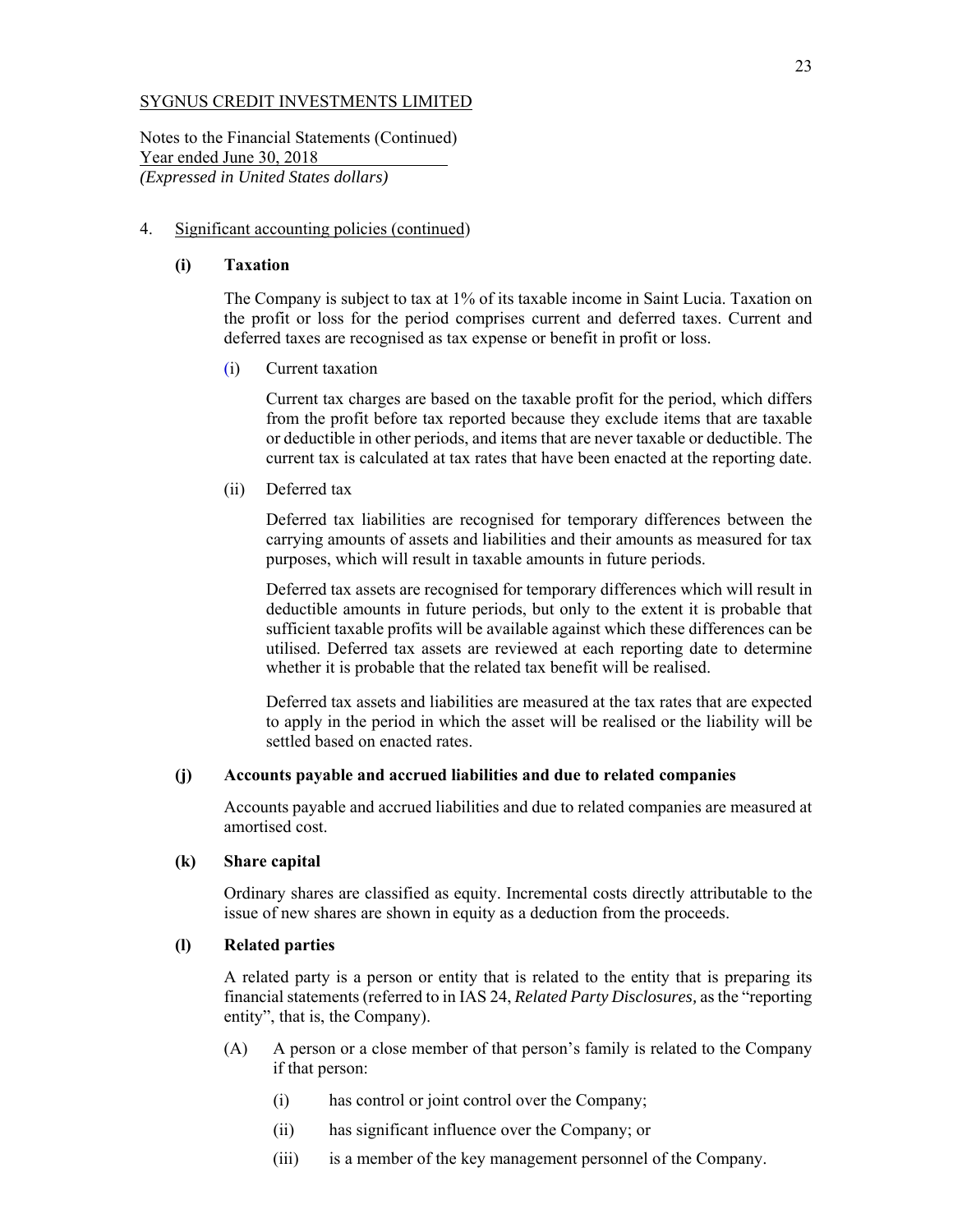Notes to the Financial Statements (Continued) Year ended June 30, 2018 *(Expressed in United States dollars)* 

#### 4. Significant accounting policies (continued)

#### **(l) Related parties (continued)**

- (B) An entity is related to the Company if any of the following conditions applies:
	- (i) The entity and the Company are members of the same group of companies (which means that each parent, subsidiary and fellow subsidiary is related to the other).
	- (ii) One entity is an associate or joint venture of the other entity (or an associate or joint venture of a member of a group of companies of which the other entity is a member).
	- (iii) Both entities are joint ventures of the same third party.
	- (iv) One entity is a joint venture of a third entity and the other entity is an associate of the third entity.
	- (v) The entity is a post-employment benefit plan for the benefit of employees of either the Company or an entity related to the Company.
	- (vi) The entity is controlled, or jointly controlled by a person identified in (a).
	- (vii) A person identified in  $(A)(i)$  has significant influence over the entity or is a member of the key management personnel of the entity (or of a parent of the entity).
	- (viii) The entity, or any member of a group of companies of which it is a part, provides key management personnel services to the Company or to the parent of the Company.

A related party transaction is a transfer of resources, services or obligations between related parties, regardless of whether a price is charged.

5. Cash at bank

Cash at bank comprises savings accounts and a non-interest bearing operating account at commercial banks in Jamaica and St. Lucia.

6. Securities purchased under resale agreements

|                                          | 2018         |
|------------------------------------------|--------------|
| Denominated in United States dollars (a) | 9,068,443    |
| Denominated in Jamaica dollars (b)       | 10,814,833   |
|                                          | \$19,883,276 |

- (a) These instruments earn interest between 2% and 4.4% and mature within 12 months from the reporting date.
- (b) These instruments earn interest between 1.5% and 2.75% and mature within 12 months from the reporting date.

At June 30, 2018, the fair value of the underlying collateral of the resale agreements was \$20,845,492.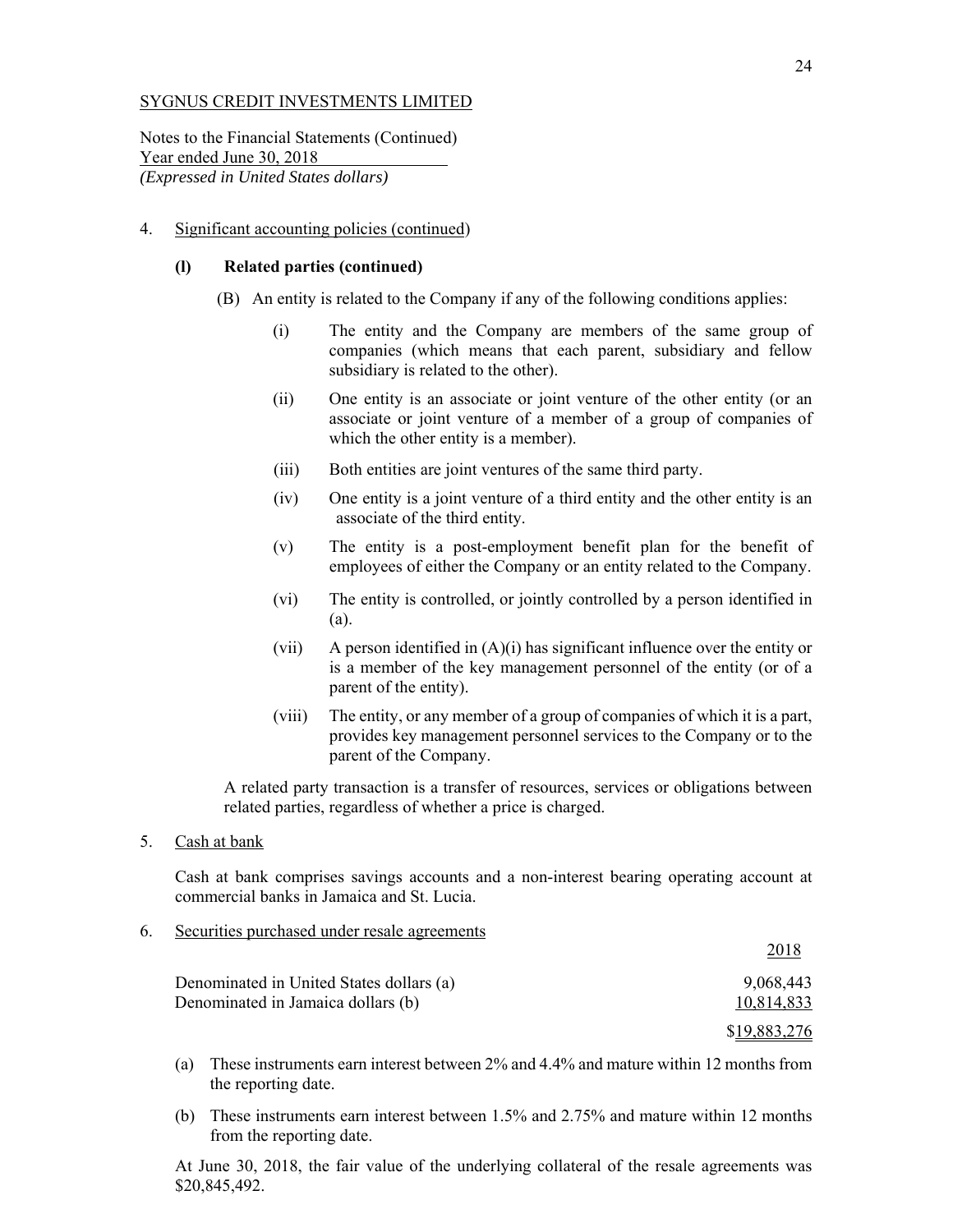Notes to the Financial Statements (Continued) Year ended June 30, 2018 *(Expressed in United States dollars)* 

# 7. Other receivables

|    |                                               | 2018       |
|----|-----------------------------------------------|------------|
|    | Prepaid expense                               | 32,843     |
|    | Amounts due from IPO lead arranger            | 755,782    |
|    |                                               | \$788,625  |
|    |                                               |            |
| 8. | Finance lease receivable                      |            |
|    |                                               | 2018       |
|    | Minimum lease payments receivable             | 626,547    |
|    | Less: Unearned income                         | (127, 587) |
|    |                                               | \$498,960  |
|    | The lease payments are receivable as follows: |            |
|    | Within one year                               | 164,454    |
|    | $Two-four years$                              | 462,093    |
|    |                                               | \$626,547  |

The finance lease receivable is collectible over 48 months effective June 1, 2018.

# 9. Investments

|                                                                                                          | 2018         |
|----------------------------------------------------------------------------------------------------------|--------------|
| Fair value through profit or loss<br>Preference shares - profit participation and conversion options (a) | 644.326      |
| Available-for-sale                                                                                       |              |
| Preference shares - host contract (a)                                                                    | 6,612,885    |
| Held-to-maturity                                                                                         |              |
| Commodity resale agreement (b)                                                                           | 4,000,000    |
| Medium-term notes (c)                                                                                    | 3,946,753    |
|                                                                                                          | 7,946,753    |
| Total                                                                                                    | \$15,203,964 |

(a) This represents two (2) convertible preference shares maturing within three to five years. These investments were carried out with companies in the manufacturing and energy industries. The terms and conditions of each preference share is as follows: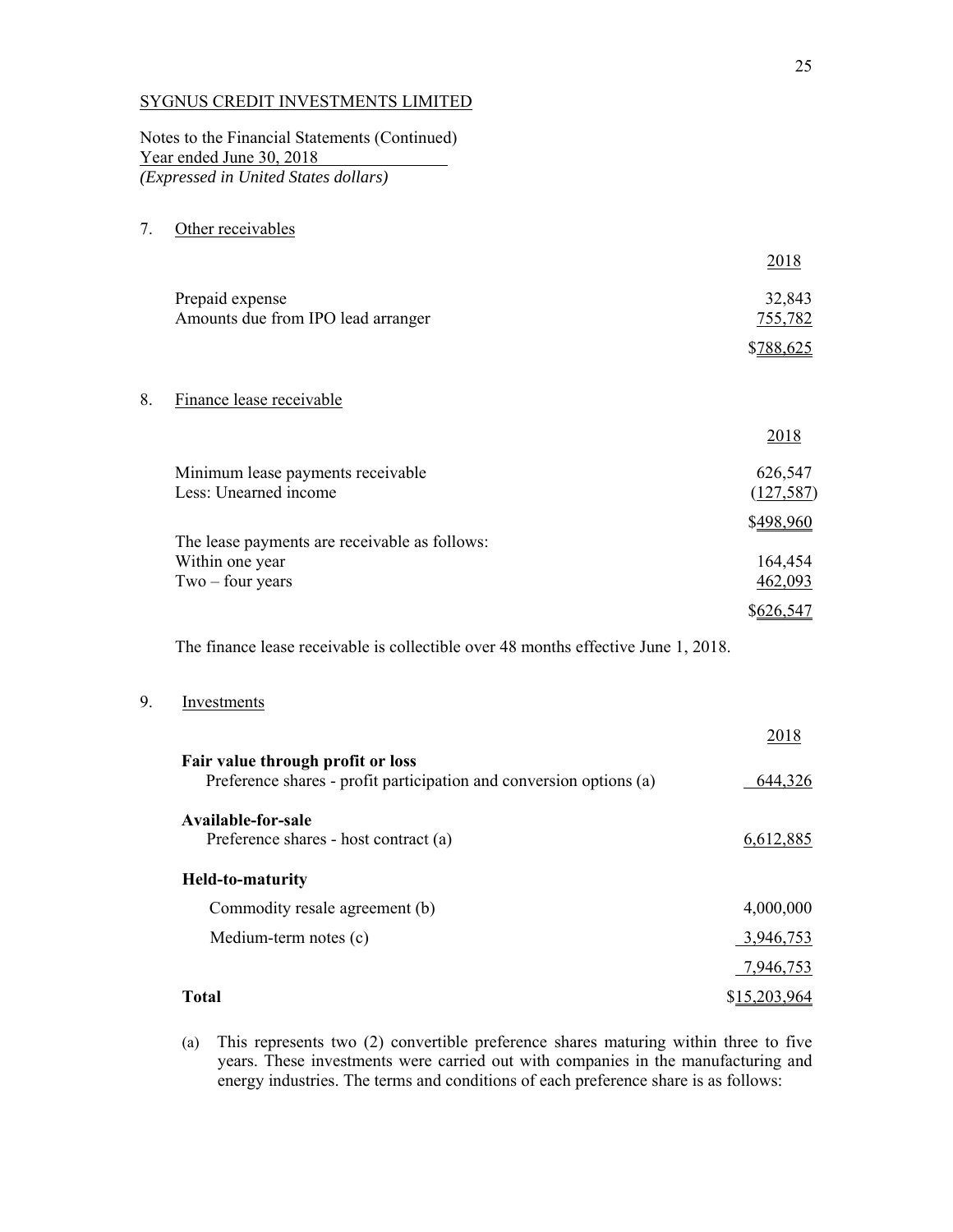Notes to the Financial Statements (Continued) Year ended June 30, 2018 *(Expressed in United States dollars)* 

#### 9. Investments (continued)

- (a) (continued)
	- i. The Company has an equity conversion option to convert all or part of the shares into common equity in the event of an Initial Public Offering or sale by the Issuer.
	- ii. The Company is entitled to receive a percentage of reported net profits of the Issuer.
	- iii. The Issuer has a redemption option whereby the preference shares can be redeemed prior to the maturity date by paying a premium to the Company.
- (b) The commodity resale agreement will mature within one year from the reporting date.
- (c) This represents three (3) medium-term notes maturing within three to five years. These notes can be repaid on or after the contracted periods.

#### 10. Accounts payable and accrued liabilities

|                                      | 2018      |
|--------------------------------------|-----------|
| Audit fees                           | 26,500    |
| Other payables                       | 11,647    |
| Directors' fees and related expenses | 10,746    |
| Security deposit*                    | 103,355   |
| Accrued expenses                     | 49,531    |
|                                      | \$201,779 |

\* This amount was withheld by the company as part of an investment transaction in the event of a default in payments.

#### 11. Related party balances and transactions

(a) Identity of related parties:

 The Company has related party relationships with its directors, shareholders and related entities.

(b) The statement of financial position includes the following balances with related parties in the ordinary course of business as follows:  $2018$ 

|                                   | -2018     |
|-----------------------------------|-----------|
| Due to related companies:         |           |
| <b>Sygnus Capital Limited</b>     | 54,295    |
| Sygnus Capital Management Limited | 129,581   |
|                                   | \$183,876 |

These balances are unsecured, interest free and repayable on demand.

 $2018$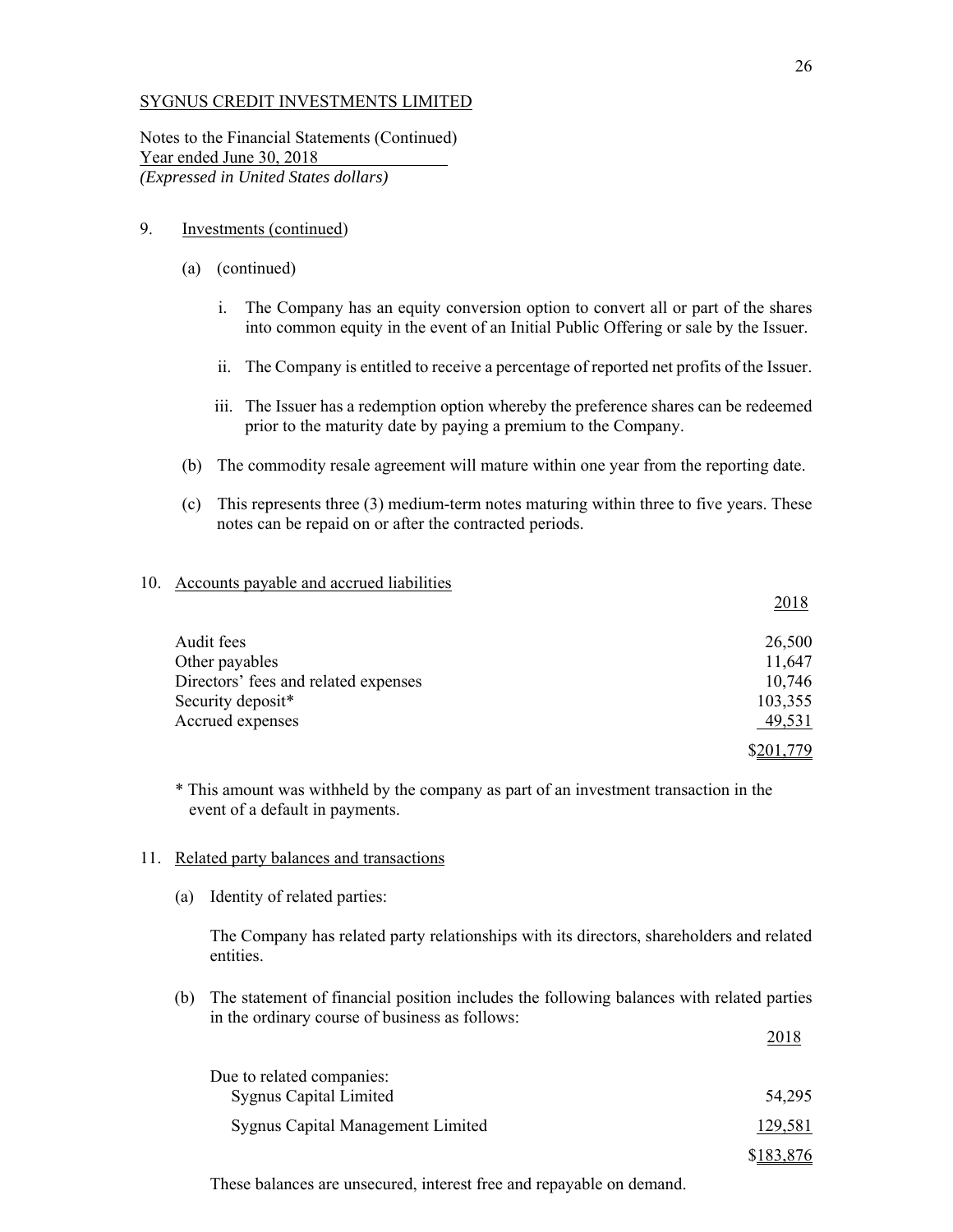Notes to the Financial Statements (Continued) Year ended June 30, 2018 *(Expressed in United States dollars)* 

#### 11. Related party balances and transactions (continued)

(c) The statement of profit or loss and other comprehensive income includes expenses incurred in transactions with related parties in the ordinary course of business as follows:

|                                                           | 2018         |
|-----------------------------------------------------------|--------------|
| Management fees                                           | 182,368      |
| Directors' fees and related expenses                      | 29,225       |
|                                                           |              |
|                                                           |              |
| Share capital                                             |              |
|                                                           | 2018         |
| Authorised capital:                                       |              |
| Unlimited ordinary shares<br>(i)                          |              |
| One (1) special rights redeemable share of US\$1<br>(i)   |              |
| Issued and fully paid:                                    |              |
| 350,087,563 ordinary stock unit and one (1) special share | 36,196,607   |
| Less: transaction costs of share issue                    | 1,088,934    |
|                                                           | \$35,107,673 |

Sygnus Capital Management Limited, a related company, holds 1 special rights share and 5.4 million ordinary stock units in the Company. The purpose of the Special Share is to ensure that the structure of the investment is not subverted by investors who may acquire substantial interest in the Company. The Special Share carries no right to participate in dividends or distribution of capital except on winding-up of the Company. At a general meeting, the holder of the Special Share carries 101% of the aggregate votes, vested in all ordinary shares issued by the Company. The remaining ordinary stock units are held by public and private investors.

Prior to Initial Public Offering (IPO), the Company effected a private placement of ordinary shares denominated in Jamaica Dollars and United States Dollars. In addition the Company also issued shares in bilateral transactions. Together, the Company issued 159,269,523 shares and raised capital of \$15,975,526. On June 7, 2018, the Company raised additional capital through an Initial Public Offering (IPO), whereby it issued 190,818,040 shares and raised capital of \$20,221,080. The split was between two classes of shares issued in Jamaica and US dollars. Both classes of shares were listed separately on the Jamaica Stock Exchange.

No dividends were paid during the year.

#### 13. Fair value reserve

 $12.$ 

This represents unrealised gains on available-for-sale investments.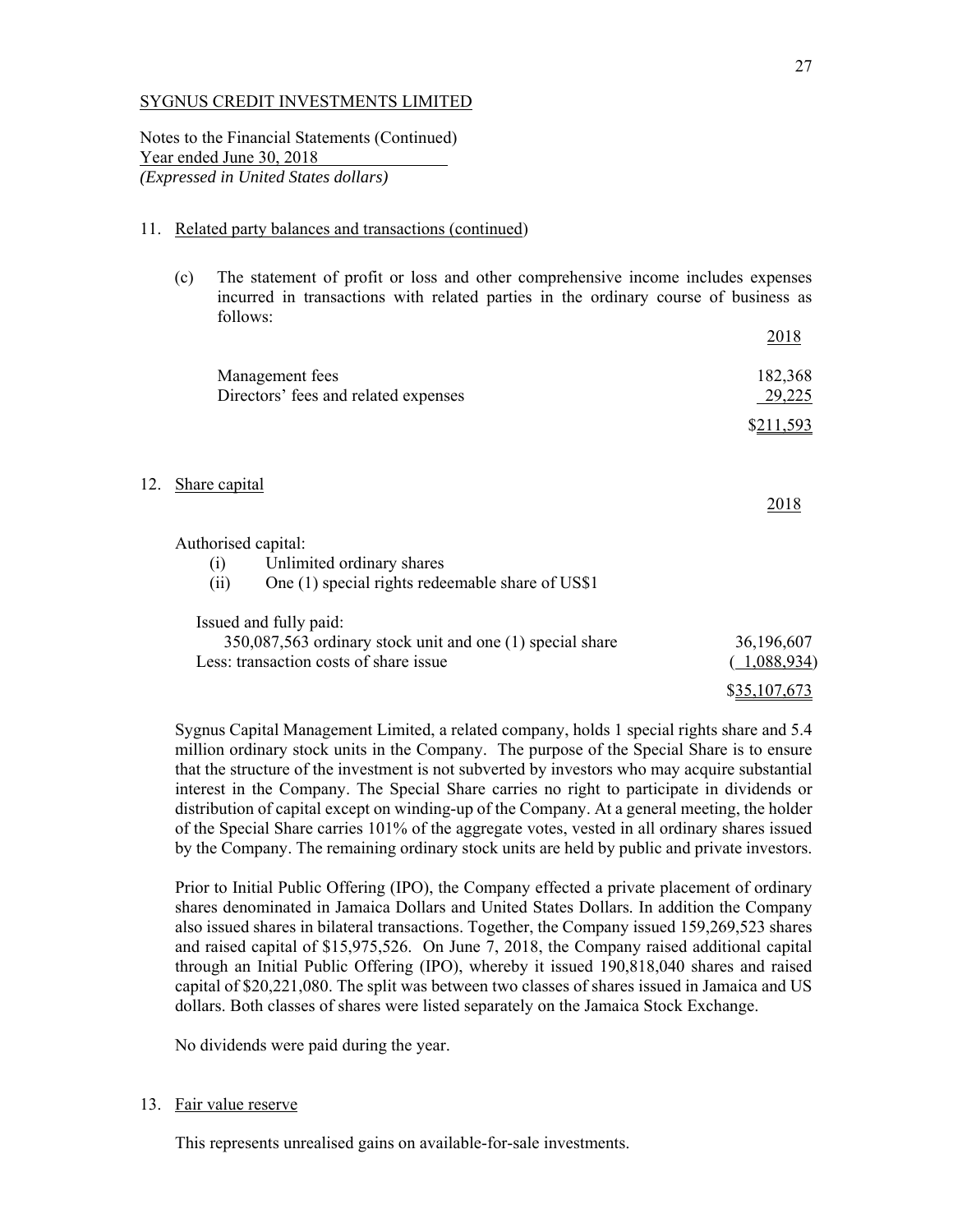Notes to the Financial Statements (Continued) Year ended June 30, 2018 *(Expressed in United States dollars)* 

#### 14. Interest income

|                      | 2010    |
|----------------------|---------|
| Resale agreements    | 186,735 |
| Investments          | 974,343 |
| Finance lease        | 6,738   |
| <b>Bank</b> balances | 3,101   |
|                      |         |

## 15. Participation fee

This represents fees arising from participating in the commodity resale agreement transaction.

# 16. Taxation

Income earned by the Company for the year is exempt from income tax as these transactions were conducted with member states of CARICOM.

- (a) The provision for income tax at 1% of the results for the year, adjusted for tax purposes, is at Nil at end of the reporting period.
- (b) The actual taxation charge differs from the "expected" tax charge for the year as follows:

|                                                                        | 2018    |
|------------------------------------------------------------------------|---------|
| Profit before taxation                                                 |         |
| Computed "expected" tax charge of 1%                                   | 14,237  |
| Tax effect of treating items differently for financial                 |         |
| statements and tax reporting purposes -<br>Net foreign exchange losses | 500     |
| Interest income from CARICOM member states                             | 11,709) |
| Fair value gains from investments in CARICOM member states             | 6,443)  |
| Tax losses                                                             | 3.415   |
| Actual tax charge recognised                                           |         |

(c) Deferred tax asset of approximately \$3,415 in respect of taxation losses has not been recognised in the financial statements, due to the Company being in its start-up phase and the uncertainty that profits will be generated within the foreseeable future against which the asset can be realised.

 $2010$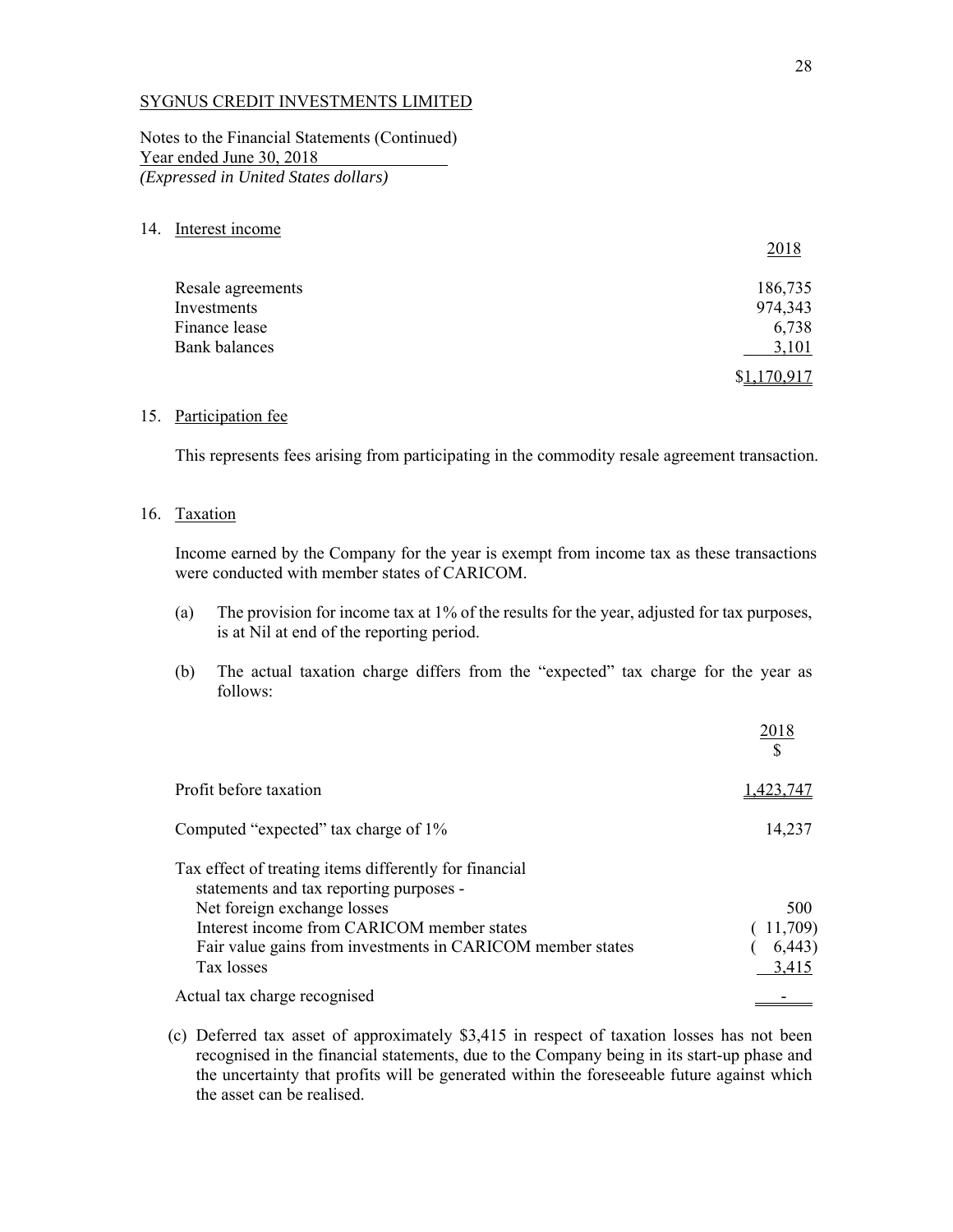Notes to the Financial Statements (Continued) Year ended June 30, 2018 *(Expressed in United States dollars)* 

## 17. Earnings per share

Earnings per stock unit is calculated by dividing the profit attributable to stockholders, by the weighted average number of ordinary stock units in issue. 2018

| Profit attributable to stockholders                      | \$ 1.423,747     |
|----------------------------------------------------------|------------------|
| Weighted average number of ordinary stock units in issue | 166,593,971      |
| Basic earnings per stock unit                            | 0.9 <sub>c</sub> |

The Company does not have any instrument that has a dilutive effect on its basic earnings per share.

# 18. Fair value of financial instruments

The amounts included in the financial statements for cash at bank, securities purchased under resale agreements, accounts payable and accrued liabilities, and due to related companies reflect the approximate fair values because of short-term maturity of these instruments.

IFRS 7 specifies a hierarchy of valuation techniques based on whether the inputs to those valuation techniques are observable or unobservable. These two types of inputs have created the following fair value hierarchy:

- Level 1: Inputs that are quoted market prices (unadjusted) in active markets for identical instruments.
- Level 2: Inputs other than quoted prices included within Level 1 that are observable either directly (i.e., as prices) or indirectly (i.e., derived from prices). This category includes instruments valued using quoted market prices in active markets that are considered less than active or other valuation techniques in which all significant inputs are directly or indirectly observable from market data.
- Level 3: Inputs that are unobservable. This category includes all instruments for which the valuation technique includes inputs not based on observable data and those inputs have a significant effect on the instrument valuation. This category includes instruments that are valued based on prices for similar instruments for which significant adjustments or assumptions are made to reflect differences between the instruments.

Accounting classification and fair values:

The Company's investments measured at fair value are classified at Level 3 in the fair value hierarchy. There were no transfers between levels during the year.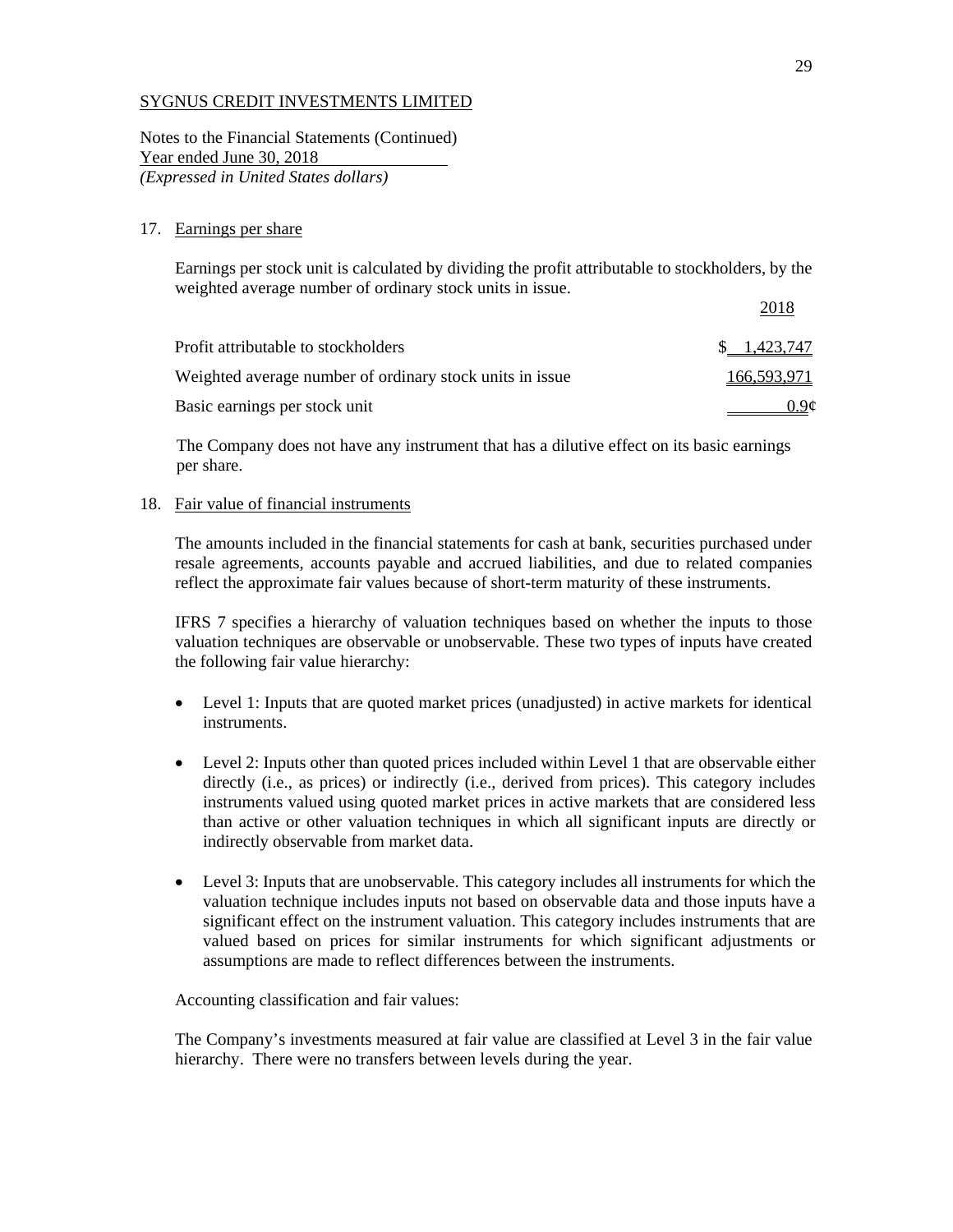Notes to the Financial Statements (Continued) Year ended June 30, 2018 *(Expressed in United States dollars)* 

# 18. Fair value of financial instruments (continued)

(a) The valuation techniques used in measuring fair value in Level 3 hierarchy is detailed below, as well as the significant unobservable inputs used.

| <b>Valuation</b><br>techniques                           | Fair value at<br><b>June 30, 2018</b> | Significant<br>unobservable<br>inputs                                                                                                                        | <b>Range of</b><br>estimates<br>(weighted –<br>average) for<br>unobservable<br>inputs                                                                                                              | Inter-relationship<br>between key<br>unobservable<br>inputs and fair<br>value<br>measurement                                                                                                                           |
|----------------------------------------------------------|---------------------------------------|--------------------------------------------------------------------------------------------------------------------------------------------------------------|----------------------------------------------------------------------------------------------------------------------------------------------------------------------------------------------------|------------------------------------------------------------------------------------------------------------------------------------------------------------------------------------------------------------------------|
| Preference<br>shares -<br>Discounted cash<br>flow method | \$731,829                             | Adjusted<br>$\bullet$<br>profit of the<br>is <sub>sup</sub> (s)<br>based on<br>probability of<br>achievement<br>Risk-adjusted<br>$\bullet$<br>discount rates | Probability<br>$\bullet$<br>of<br>achievement<br>range of<br>$33\% - 53\%$<br>Fixed<br>income<br>discount rate<br>of $7.4\%$ -<br>$9.4\%$ and<br>Equity<br>discount rate<br>of $18.6\%$ -<br>26.6% | The estimated fair<br>value would<br>increase/(decrease)<br>if:<br>Adjusted profit was<br>$\bullet$<br>higher/(lower)<br>The cost of debt<br>$\bullet$<br>was (higher)/lower<br>Interest rates<br>$\bullet$<br>changed |

(b) The following shows a reconciliation of the fair value measurements:

|                                                                              | 2018              |
|------------------------------------------------------------------------------|-------------------|
| Purchases                                                                    | 6,538,399         |
| Total gains or losses:<br>In profit or loss<br>In other comprehensive income | 644,326<br>87,503 |
| Foreign exchange loss                                                        | 13,017)           |
| Balance as of June 30, 2018                                                  |                   |

## 19. Financial risk management

The Company has exposure to the following financial risks from its operations and the use of financial instruments:

- (i) Credit risk
- (ii) Liquidity risk
- (iii) Market risk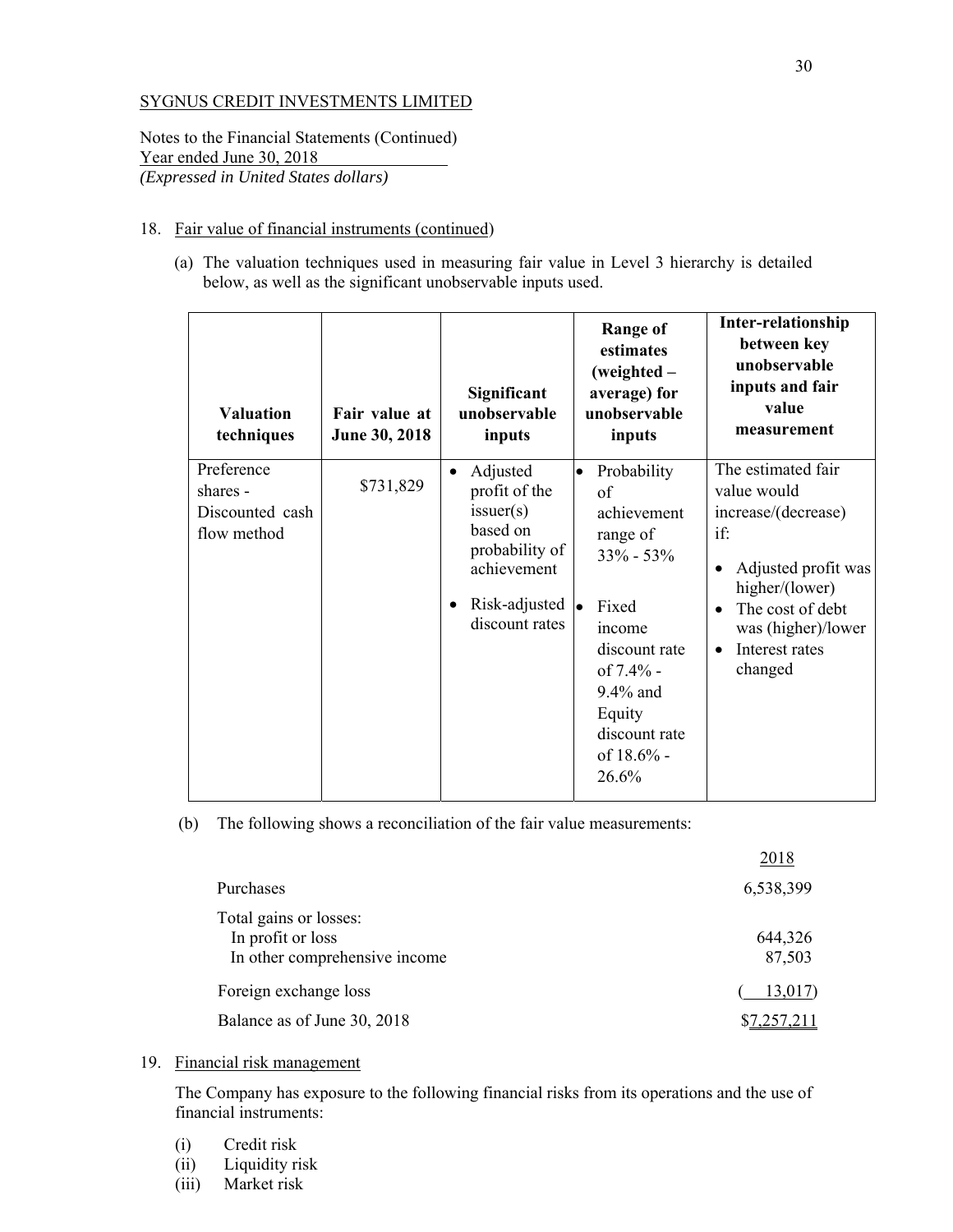Notes to the Financial Statements (Continued) Year ended June 30, 2018 *(Expressed in United States dollars)* 

#### 19. Financial risk management (continued)

The Board of Directors, together with management has overall responsibility for the establishment and oversight of the Company's risk management framework. The Board's risk management mandate is carried out through the following committees:

## **1. Audit & Governance Committee**

The Company has established an Audit & Governance Committee. The primary purpose of this Committee is to assist the Board in fulfilling its oversight responsibilities. In performing its duties, the Committee maintains effective working relationships with the Board, the Enterprise Risk Committee and the Company's external auditors.

The Committee will play a key role in corporate governance and internal controls. The Committee is also responsible for assisting the Board of Directors in its compliance with regulatory requirements.

# **2. Credit and Risk Management Committee**

The Company has delegated the management of credit risk to the Credit Risk and Investment Committee ("CRIC"), a sub-committee of the Board of the Investment Manager, Sygnus Capital Management Limited. The committee is responsible for the overall risk management function of the Company and is responsible for all credit and investment decisions relating to the Company's investment portfolio.

This committee consists of three members, two of whom are independent of the Company, including the Chairman, appointed by the Investment Manager's Board of Directors. The Committee reviews and approves all investment recommendations and also determines the level conditions that will be attached to each investment.

In addition to CRIC, the Company has also established an Enterprise Risk Committee. This Committee is accountable to the Board and assists the Board in providing leadership, direction, and oversight pertaining to the Company's risk governance and framework, including the Company's risk appetite statement and risk limits and tolerances ("Risk Appetite Statement"). The Committee also assists the Board to foster a culture within the Company that demonstrates the benefits of a risk-based approach to risk management and internal controls. The Committee works closely with the Audit & Governance Committee.

## **3. Investment Advisory Committee**

The Company's Investment Advisor, Sygnus Capital Limited, a related company, has established an Investment Advisory Committee ("IAC"), which is responsible for analyzing and recommending all investment and credit proposals to the Credit Risk and Investment Committee and monitoring the performance of the Company's investment portfolio. This committee consists of three members who were appointed by the Investment Advisor's Board of Directors. The CEO of the Investment Advisor was appointed as the Chairman of the IAC.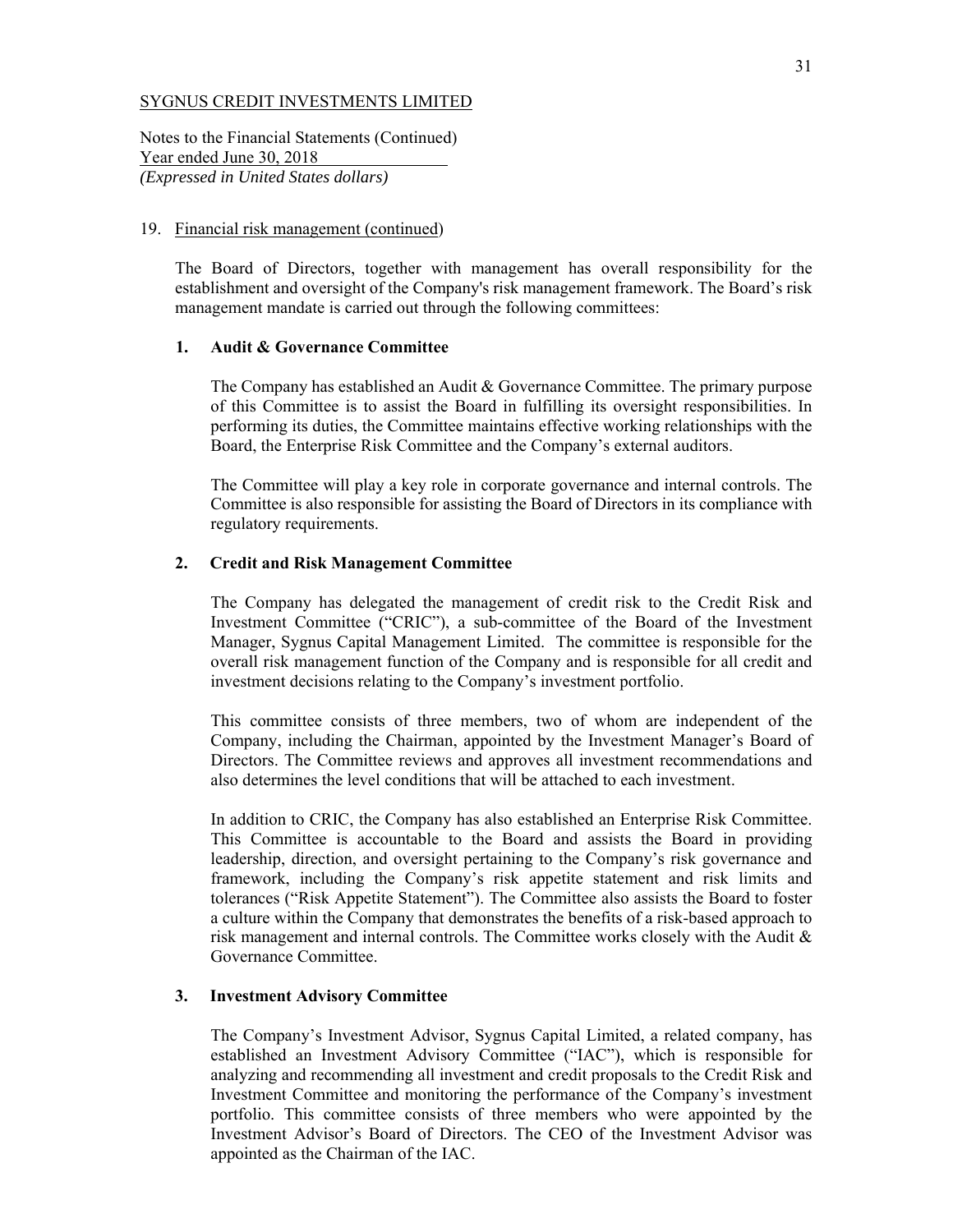Notes to the Financial Statements (Continued) Year ended June 30, 2018 *(Expressed in United States dollars)* 

#### 19. Financial risk management (continued)

## **3. Investment Advisory Committee (continued**)

The Company's risk management policies are established to identify and analyze the risks faced by the Company in order to set appropriate risk limits and controls, and to monitor risks and adherence to limits. Risk management policies and systems are reviewed regularly to reflect changes in market conditions and the Company's activities.

#### **(i) Credit risk**

Credit risk is the risk of a financial loss arising from a counter-party to a financial contract failing to discharge its obligations. The Company manages this risk by establishing policies for granting credit and entering into financial contracts. The Company's credit risk is concentrated, primarily, in cash at bank balances, securities purchased under resale agreements, investments, other receivables and finance lease receivable.

## *Exposure to credit risk:*

The maximum credit exposure, the total amount of loss the Company would suffer if every counter-party to the Company's financial assets were to default at once, is represented by the carrying amount of financial assets shown on the statement of financial position.

- (i) Cash at bank balances are held with financial institutions and collateral is not required for such accounts, as management regards the institutions as strong.
- (ii) The Company manages credit risk related to other receivables by limiting exposure to specific counterparties and by monitoring settlements.
- (iii) Securities purchased under resale agreements, finance lease receivable and investments expose the Company to credit losses as there is a risk that the counterparty will fail to fulfill its contractual obligations. The Company manages this risk by contracting only with counterparties that management considers to be financially sound.

An analysis of the concentration of credit risk from its investments and resale agreements are as follows:

| Industries           | 2018         |
|----------------------|--------------|
| Distribution         | 4,000,000    |
| Hospitality          | 1,198,960    |
| Manufacturing        | 3,936,642    |
| Mining and Quarrying | 1,120,903    |
| Energy               | 5,446,419    |
| Financial            | 19,883,276   |
|                      | \$35,586,200 |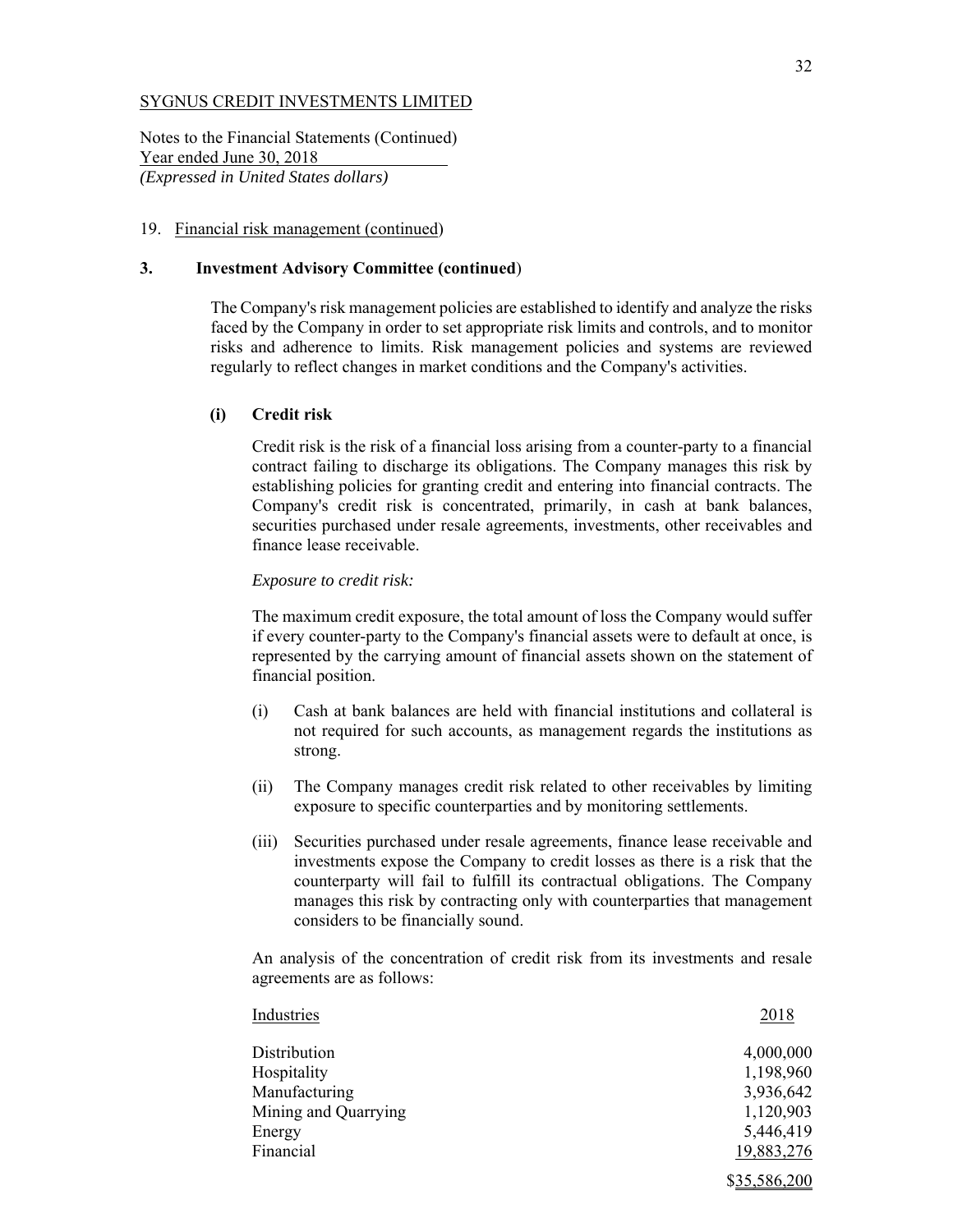Notes to the Financial Statements (Continued) Year ended June 30, 2018 *(Expressed in United States dollars)* 

#### 19. Financial risk management (continued)

#### **3. Investment Advisory Committee (continued)**

#### **(ii) Liquidity risk**

Liquidity risk may result from an inability to sell a financial asset quickly at, or close to, its fair value. The Company generally makes investments in financial instruments issued by private companies, substantially all of which are otherwise less liquid than publicly traded securities. The illiquidity of these investments may make it difficult for the Company to sell or dispose of such investments in a timely manner at or close to fair value, if the need arises.

In addition, the Company faces liquidity risk in the form of funding risk. This is the risk that the Company may encounter difficulty in raising funds to meet commitments associated with its investments. Maturities of assets and liabilities, and the ability to replace, at an acceptable cost, interest bearing liabilities as they mature, are important factors in assessing the liquidity of the Company and its exposure to changes in interest rates and exchange rates.

The Company is not subject to any externally imposed liquidity requirements.

The Company maintains an adequate amount of its financial assets in liquid form to meet contractual obligations and other recurring payments.

Financial liabilities, are due to be settled within three months of the reporting date at their measurement values.

# **(iii) Market risk**

Market risk is the risk that the value or cash flows of a financial instrument will fluctuate as a result of changes in market prices, whether those changes are caused by factors specific to the individual security or its issuer or factors affecting all securities traded in the market.

Such risks arise from open positions in interest rate and currency products, all of which are exposed to general and specific market movements and changes in the level of volatility of market rates or prices, such as foreign exchange and interest rates. The market risk arising from investment activities is reviewed and assessed by the Investment Advisory Committee and the Credit and Risk Investment Committee. Investment transactions are monitored by the Board of Directors.

The elements of market risk that affect the Company are as follows:

(a) Foreign currency risk

Foreign currency risk is the risk that the fair value of, or future cash flows from, financial instruments will vary because of exchange rate fluctuations. The Company incurs foreign currency risk on transactions that are denominated in currency other than the United States dollar. The currency giving rise to this risk is the Jamaica dollar.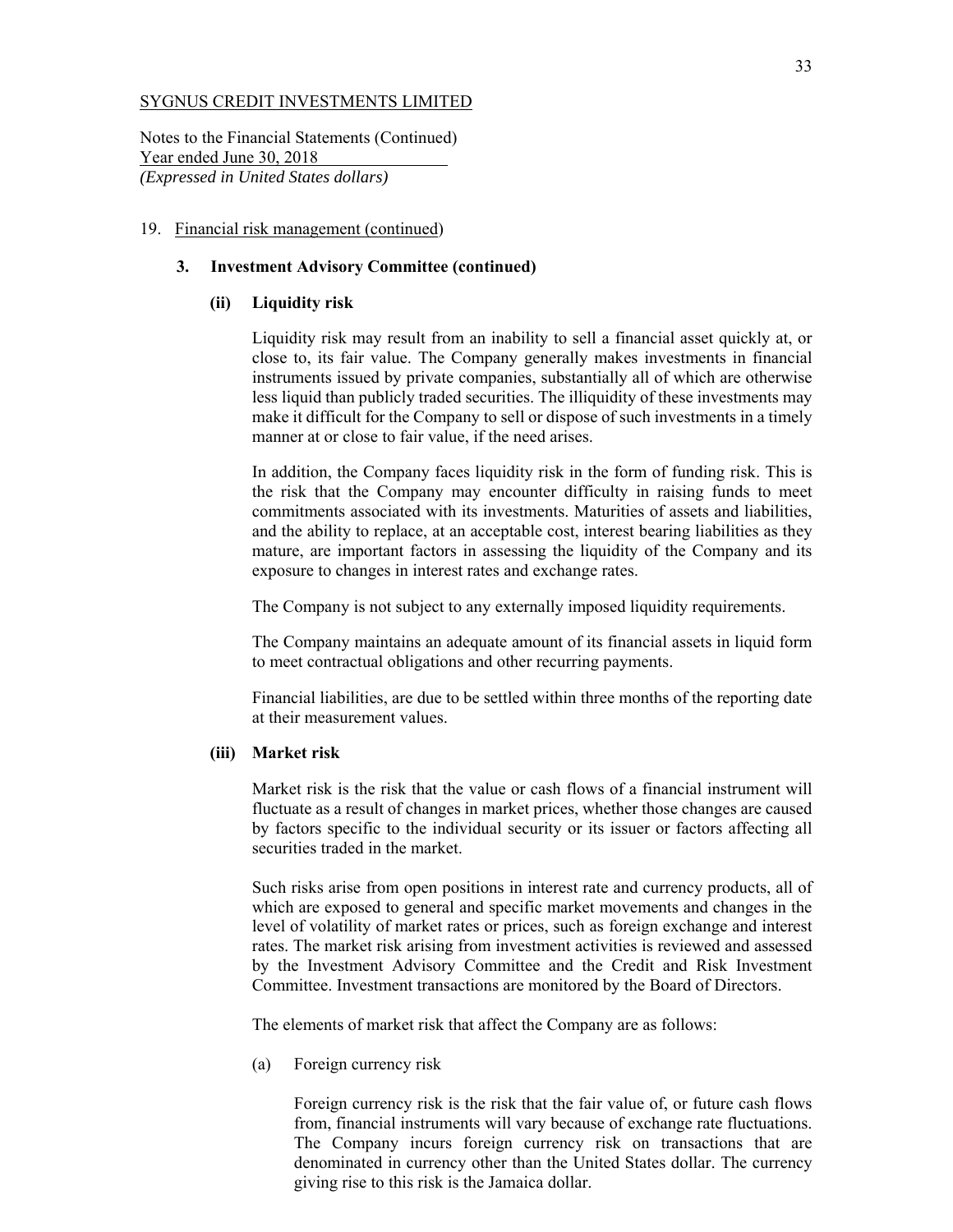Notes to the Financial Statements (Continued) Year ended June 30, 2018 *(Expressed in United States dollars)* 

#### 19. Financial risk management (continued)

## **3. Investment Advisory Committee (continued)**

#### **(iii) Market risk (continued**

(a) Foreign currency risk

The exposure to foreign currency risk at the reporting date was as follows:

|                                   |               | US\$ equivalent |
|-----------------------------------|---------------|-----------------|
| Foreign currency assets:          |               |                 |
| Cash and bank balances            | 18,840,122    | 145,641         |
| Long-term notes                   | 929,244,014   | 7,183,395       |
| Securities purchased under resale |               |                 |
| agreements                        | 1,399,006,748 | 10,814,833      |
|                                   | 2,347,090,884 | 18,143,869      |

Exchange rate for the US dollar to the Jamaica dollar was US\$1 to J\$129.36.

## *Sensitivity analysis*

A 4% weakening of the Jamaica dollar against the United States dollar would have decreased equity and profit by US\$697,271, assuming all other variables remained constant. A 2% strengthening of the Jamaica dollar against the United States dollar would have increased equity and profit by US\$370,692.

(b) Interest rate risk

Interest rate risk is the risk that the value or cash flows of a financial instrument will fluctuate due to changes in market interest rates. The Company takes on exposure to the effects of fluctuations in the prevailing levels of market interest rates on its financial position and cash flows. The Company manages this risk by monitoring interest rates daily. Even though there is no formally predetermined gap limits, to the extent judged appropriate, the maturity profile of the financial assets is matched with that of the financial liabilities. Where gaps occur, management expects that its monitoring will, on a timely basis, identify the need to take quick action to close a gap, if it becomes necessary.

Management of interest rate risk

Interest rate risk exposure is measured using sensitivity analysis. Interest rate risk is managed by maintaining an appropriate mix of variable and fixed rate instruments.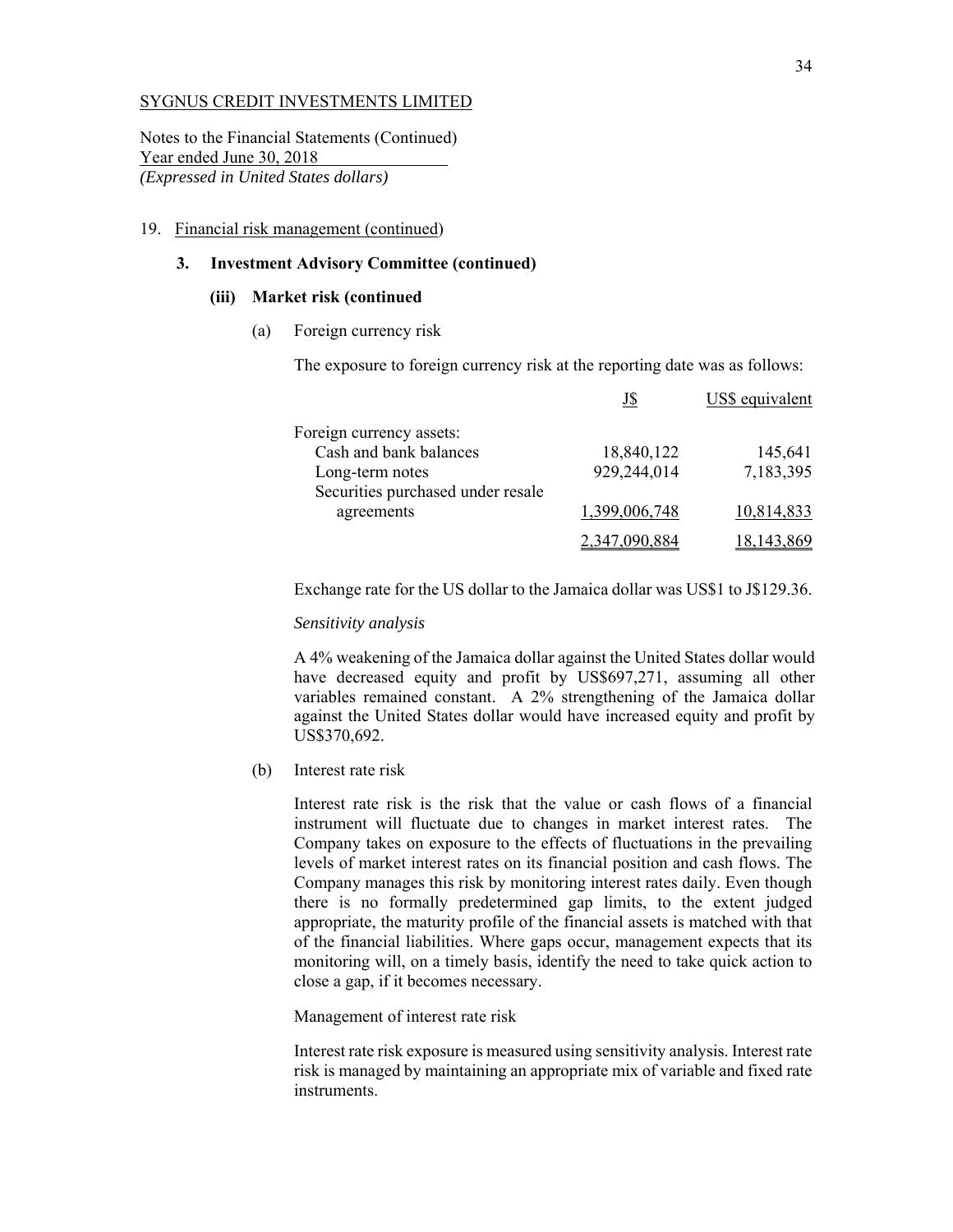Notes to the Financial Statements (Continued) Year ended June 30, 2018 *(Expressed in United States dollars)* 

# 19. Financial risk management (continued)

# **3. Investment Advisory Committee (continued)**

#### **(iii) Market risk (continued)**

(b) Interest rate risk (continued)

Management of interest rate risk (continued)

At the reporting date the interest rate profile of the Company's interest bearing financial instruments were:

|                            | Carrying value |
|----------------------------|----------------|
|                            |                |
|                            |                |
| Variable rate instruments: |                |
| Assets                     |                |
| Fixed rate instruments:    |                |
| Assets                     | 35,586,200     |

#### *Interest rate sensitivity analysis*

Interest rate sensitivity has been determined based on the exposure to interest rates for the Company's investments, resale agreements, finance lease receivable and bank balances. These are substantially the interest sensitive instruments impacting the Company's financial results. For floating rate assets, the analysis assumes the amount of asset outstanding at the reporting date was outstanding for the whole period. A 100 basis point increase or decrease is used when reporting interest rate risk internally to key management personnel and represents management's assessment of the reasonable possible change in interest rates.

If market interest rates had been 100 basis points higher or lower and all other variables were held constant, the effect on the Company's profit would have been as follows:

| Effect on profit<br>Increase 100 basis points |  |
|-----------------------------------------------|--|
| Effect on profit<br>Decrease 100 basis points |  |